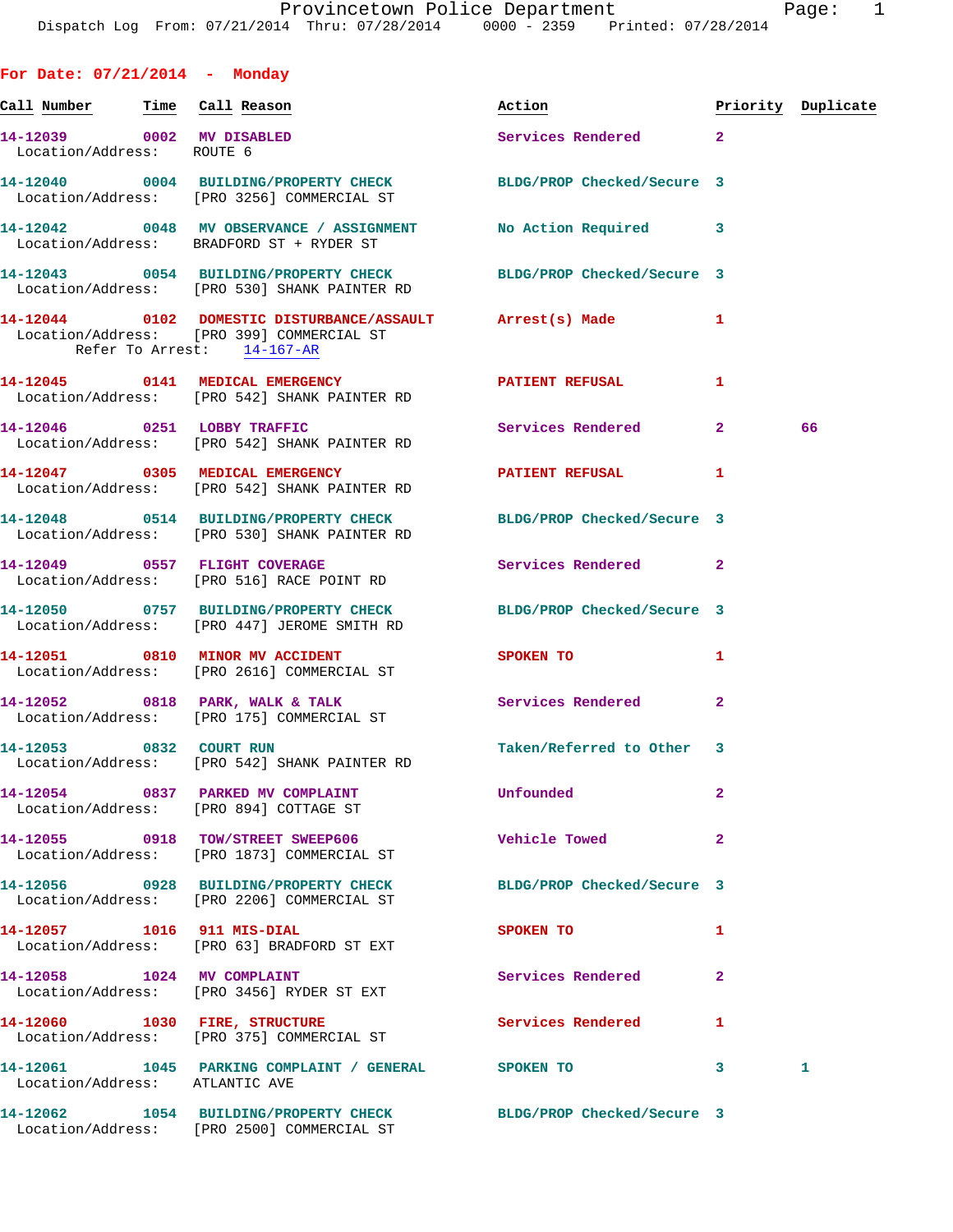|                              | 14-12063 1124 MEDICAL EMERGENCY<br>Location/Address: [PRO 350] COMMERCIAL ST                                   | Transported to Hospital 1         |                                  |
|------------------------------|----------------------------------------------------------------------------------------------------------------|-----------------------------------|----------------------------------|
|                              | 14-12064 1125 911 ABANDONED CALL<br>Location/Address: [PRO 78] BRADFORD ST                                     | SPOKEN TO AND TO A REAL PROPERTY. | 1                                |
|                              | 14-12065 1144 LARCENY /FORGERY/ FRAUD<br>Location/Address: [PRO 3296] SHANK PAINTER RD                         | Investigated                      | 2 <sup>1</sup><br>$\overline{4}$ |
|                              | 14-12066 1218 VANDALISM/LIGHTS<br>Location/Address: [PRO 1612] WINTHROP ST                                     | SPOKEN TO                         | 3                                |
|                              | 14-12068 1227 SCAM CALL<br>Location/Address: [PRO 1369] COURT ST                                               | SPOKEN TO                         | 2 <sup>1</sup><br>1              |
|                              | 14-12067 1229 FOLLOW UP<br>Location/Address: [PRO 3296] SHANK PAINTER RD                                       | SPOKEN TO                         | $\overline{2}$                   |
|                              | 14-12069 1240 MV DISABLED<br>Location/Address: [PRO 2521] ROUTE 6                                              | Services Rendered                 | $\mathbf{2}$                     |
|                              | 14-12070 1241 TAXI COMPLAINT<br>Location: [PRO 3431] LOPES SQUARE                                              | Taken/Referred to Other           | 3                                |
|                              | 14-12071 1317 UNSAFE OPERATION<br>Location/Address: [PRO 182] COMMERCIAL ST                                    | SPOKEN TO                         | $\overline{a}$                   |
|                              | 14-12072 1345 MV HIT & RUN<br>Location/Address: [PRO 3296] SHANK PAINTER RD                                    | Services Rendered                 | $\overline{2}$                   |
|                              | 14-12073 1409 MV DISABLED<br>Location/Address: COMMERCIAL ST + COTTAGE ST                                      | No Action Required                | $\overline{a}$                   |
|                              | 14-12074 1500 PARK, WALK & TALK<br>Location/Address: [PRO 3721] ALDEN ST                                       | Services Rendered                 | $\overline{a}$                   |
|                              | 14-12075 1504 MEDICAL EMERGENCY/DOG BITE<br>Location: [PRO 3431] LOPES SQUARE                                  | <b>Services Rendered</b>          | 1                                |
|                              | 14-12076 1538 MEDICAL EMERGENCY/FISH HOOK PATIENT REFUSAL<br>Location/Address: [PRO 132] COMMERCIAL ST         |                                   | 1                                |
|                              | 14-12077 1542 MEDICAL EMERGENCY/CHEST PAIN Transported to Hospital 1<br>Location/Address: [PRO 962] JOHNSON ST |                                   |                                  |
| 14-12078 1548 MV ACCIDENT    | Location/Address: [PRO 3430] COMMERCIAL ST<br>Refer To Accident: 14-39-AC                                      | <b>Services Rendered</b>          | $\mathbf{1}$                     |
| 14-12079 1622 MV STOP        | Location/Address: [PRO 2479] ROUTE 6                                                                           | <b>VERBAL WARNING</b>             | 3                                |
| Location/Address: CONWELL ST | 14-12080 1631 FOUND MASS LICENSE                                                                               | Services Rendered                 | 3                                |
| 14-12082 1727 GENERAL INFO   |                                                                                                                | Services Rendered                 | 3                                |
|                              | 14-12083 1840 THREATS/STOLEN PROPERTY<br>Location/Address: [PRO 299] COMMERCIAL ST                             | Services Rendered                 | 2                                |
|                              | 14-12085 2000 BUILDING/PROPERTY CHECK<br>Location/Address: [PRO 2500] COMMERCIAL ST                            | BLDG/PROP Checked/Secure 3        |                                  |
| 14-12086 2002 DOG BITE       | Location/Address: [PRO 2500] COMMERCIAL ST                                                                     | Services Rendered                 | $\mathbf{2}$                     |
|                              | 14-12087 2007 BUILDING/PROPERTY CHECK<br>Location/Address: [PRO 3292] COMMERCIAL ST                            | BLDG/PROP Checked/Secure 3        |                                  |
| 14-12088                     | 2012 SERVE SUMMONS                                                                                             | Could Not Locate                  | 3                                |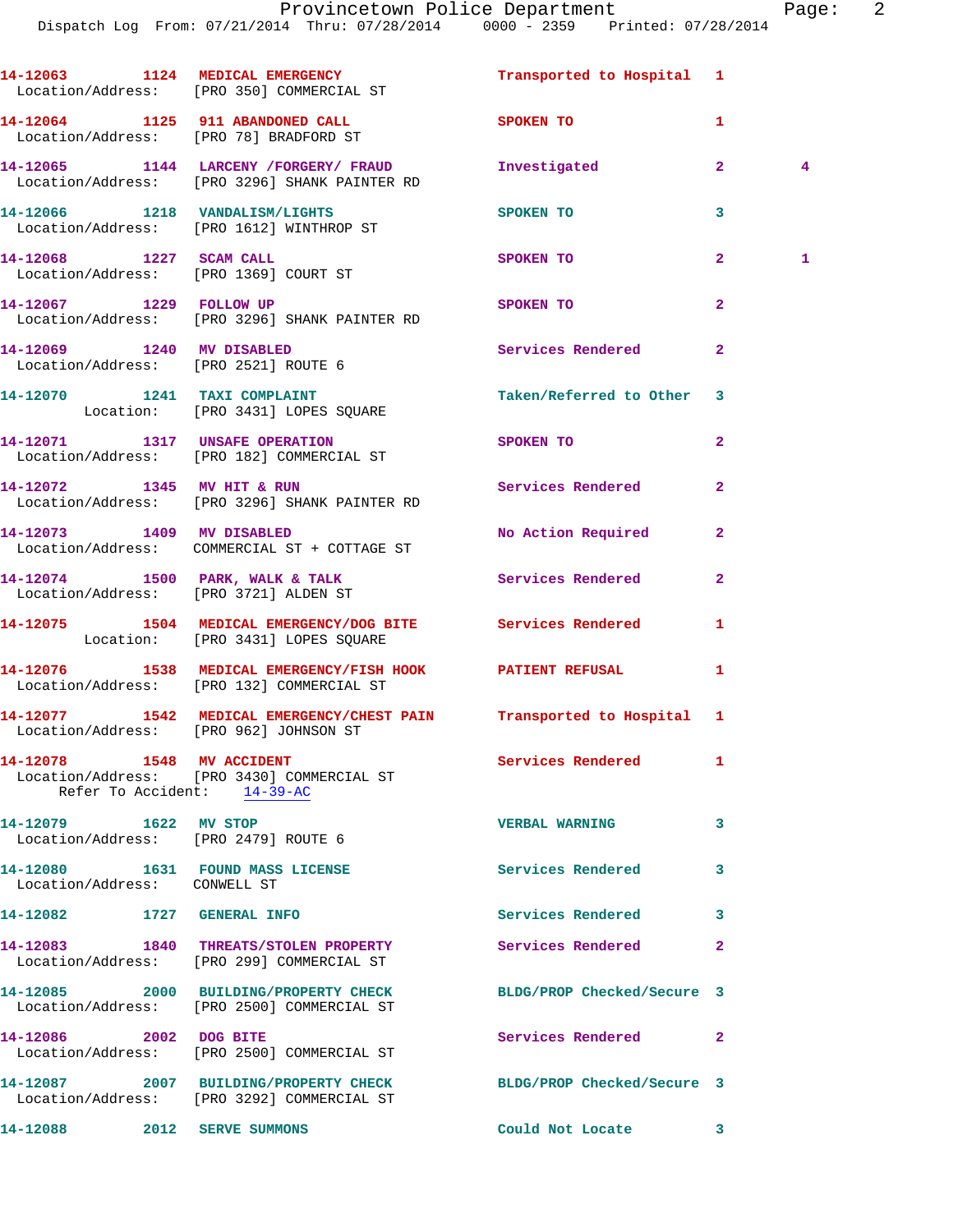|                                    |                                                                                                                                            | Provincetown Police Department                                                 | 3<br>Page: |
|------------------------------------|--------------------------------------------------------------------------------------------------------------------------------------------|--------------------------------------------------------------------------------|------------|
|                                    |                                                                                                                                            | Dispatch Log From: 07/21/2014 Thru: 07/28/2014 0000 - 2359 Printed: 07/28/2014 |            |
| Location/Address: NELSON AVE       |                                                                                                                                            |                                                                                |            |
|                                    | 14-12089 2012 BUILDING/PROPERTY CHECK BLDG/PROP Checked/Secure 3<br>Location/Address: [PRO 175] COMMERCIAL ST                              |                                                                                |            |
| Location/Address: COMMERCIAL ST    | 14-12090 2017 SUSPICIOUS ACTIVITY Services Rendered 2                                                                                      |                                                                                |            |
|                                    | 14-12091 2042 BUILDING/PROPERTY CHECK BLDG/PROP Checked/Secure 3<br>Location/Address: [PRO 440] HARRY KEMP WAY                             |                                                                                |            |
|                                    | 14-12092 2053 BUILDING/PROPERTY CHECK BLDG/PROP Checked/Secure 3<br>Location/Address: [PRO 306] COMMERCIAL ST                              |                                                                                |            |
|                                    | 14-12094 2058 BUILDING/PROPERTY CHECK<br>Location/Address: [PRO 1638] COMMERCIAL ST                                                        | BLDG/PROP Checked/Secure 3                                                     |            |
| Location/Address: [PRO 2] ALDEN ST | 14-12095 2109 BUILDING/PROPERTY CHECK BLDG/PROP Checked/Secure 3                                                                           |                                                                                |            |
|                                    | 14-12097 2125 ASSIST AGENCY / MUTUAL AID Services Rendered 3<br>Location/Address: [PRO 542] SHANK PAINTER RD<br>Refer To $P/C$ : 14-168-AR |                                                                                |            |
|                                    | 14-12098 2130 BUILDING/PROPERTY CHECK BLDG/PROP Checked/Secure 3<br>Location/Address: [PRO 105] COMMERCIAL ST                              |                                                                                |            |
|                                    | 14-12099 2150 ASSIST CITIZEN<br>Location/Address: [PRO 560] TREMONT ST                                                                     | Services Rendered 3                                                            |            |
|                                    | 14-12101 2335 BUILDING/PROPERTY CHECK<br>Location/Address: [PRO 1989] COMMERCIAL ST                                                        | BLDG/PROP Checked/Secure 3                                                     |            |
|                                    | 14-12102 2352 BUILDING/PROPERTY CHECK BLDG/PROP Checked/Secure 3<br>Location/Address: [PRO 447] JEROME SMITH RD                            |                                                                                |            |
| For Date: $07/22/2014$ - Tuesday   |                                                                                                                                            |                                                                                |            |
| 14-12103 0002 LOBBY TRAFFIC        | Location/Address: [PRO 542] SHANK PAINTER RD                                                                                               | Services Rendered 2                                                            | 32         |
|                                    | 14-12107 0135 BUILDING/PROPERTY CHECK<br>Location/Address: [PRO 444] HIGH POLE HILL                                                        | BLDG/PROP Checked/Secure 3                                                     |            |
|                                    | 14-12108 0157 BUILDING/PROPERTY CHECK<br>Location/Address: [PRO 105] COMMERCIAL ST                                                         | BLDG/PROP Checked/Secure 3                                                     |            |
| Location/Address: [TRU] ALDEN RD   | 14-12109 0209 ASSIST AGENCY / TRURO RESCUE Taken/Referred to Other 3                                                                       |                                                                                |            |
|                                    | 14-12110 0224 BUILDING/PROPERTY CHECK<br>Location/Address: [PRO 516] RACE POINT RD                                                         | BLDG/PROP Checked/Secure 3                                                     |            |
|                                    | 14-12111 0335 BUILDING/PROPERTY CHECK<br>Location/Address: [PRO 537] SHANK PAINTER RD                                                      | BLDG/PROP Checked/Secure 3                                                     |            |
| Location/Address: [PRO 2] ALDEN ST | 14-12112 0358 BUILDING/PROPERTY CHECK                                                                                                      | BLDG/PROP Checked/Secure 3                                                     |            |
|                                    | 14-12113 0414 BUILDING/PROPERTY CHECK<br>Location/Address: [PRO 379] COMMERCIAL ST                                                         | BLDG/PROP Checked/Secure 3                                                     |            |
|                                    | 14-12114 0533 BUILDING/PROPERTY CHECK<br>Location/Address: [PRO 2490] PROVINCELANDS RD                                                     | BLDG/PROP Checked/Secure 3                                                     |            |
|                                    | 14-12115 0534 BUILDING/PROPERTY CHECK<br>Location/Address: [PRO 2499] RACE POINT RD                                                        | BLDG/PROP Checked/Secure 3                                                     |            |
|                                    | 14-12116 0549 BUILDING/PROPERTY CHECK                                                                                                      | BLDG/PROP Checked/Secure 3                                                     |            |

Location/Address: [PRO 3307] HEATHER'S WAY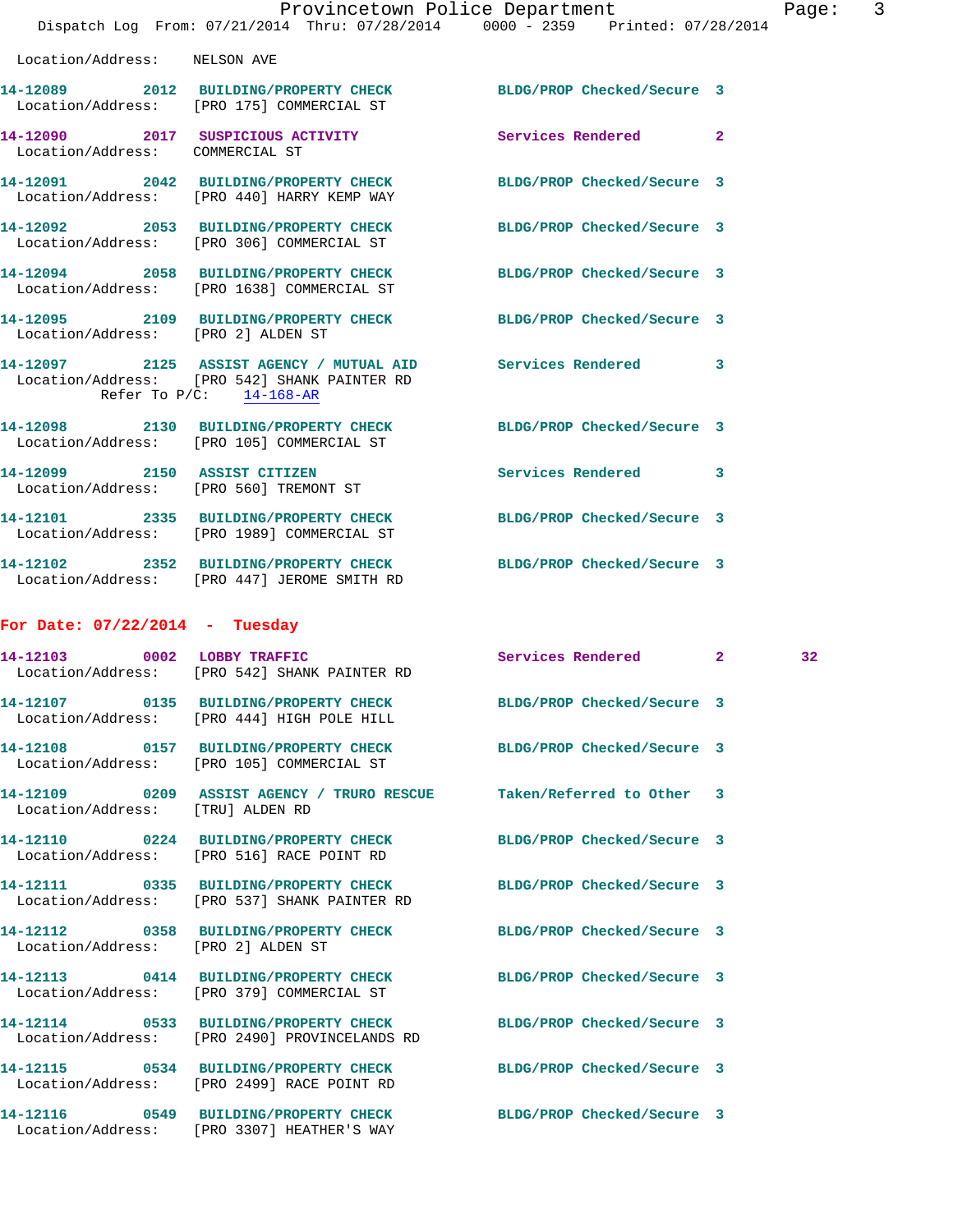## Provincetown Police Department Page: 4

|                                                                    | 14-12117 0552 MV OBSERVANCE / ASSIGNMENT Services Rendered<br>Location/Address: [PRO 1771] CONWELL ST                          |                           | 3                 |
|--------------------------------------------------------------------|--------------------------------------------------------------------------------------------------------------------------------|---------------------------|-------------------|
|                                                                    | 14-12118 0614 MV OBSERVANCE / ASSIGNMENT<br>Location/Address: RACE POINT RD + NELSON AVE                                       | No Action Required        | 3                 |
|                                                                    | 14-12119 0634 ESCORT/TRANSPORT<br>Location/Address: [PRO 3259] MACMILLAN WHARF                                                 | Services Rendered         | 3                 |
|                                                                    | 14-12120 0639 BOAT DAMAGED<br>Location/Address: [PRO 433] RYDER ST EXT                                                         | Services Rendered         | $\mathbf{2}$      |
|                                                                    | 14-12121 0714 DISORDERLY<br>Location/Address: [PRO 2174] COMMERCIAL ST                                                         | Services Rendered         | 2                 |
| Location/Address: ROUTE 6 + SNAIL RD                               | 14-12122 0747 MV OBSERVANCE / ASSIGNMENT Citation/Warning Issued 3                                                             |                           |                   |
|                                                                    | 14-12123 0750 COURT RUN<br>Location/Address: [PRO 542] SHANK PAINTER RD                                                        | Taken/Referred to Other 3 |                   |
|                                                                    | 14-12124 0750 BUILDING/PROPERTY CHECK BLDG/PROP Checked/Secure 3<br>Location/Address: [PRO 2483] COMMERCIAL ST                 |                           |                   |
| 14-12125 0806 VERBAL SPEED<br>Location/Address: [PRO 2521] ROUTE 6 |                                                                                                                                | <b>VERBAL WARNING</b>     | 3                 |
|                                                                    | 14-12126 0815 BUILDING/PROPERTY CHECK Services Rendered<br>Location/Address: [PRO 3430] COMMERCIAL ST                          |                           | 3                 |
|                                                                    | 14-12127 0828 ABANDONED 911 CALL<br>Location/Address: [PRO 182] COMMERCIAL ST                                                  | <b>Services Rendered</b>  | 1                 |
|                                                                    | 14-12128 0834 PARK, WALK & TALK<br>Location/Address: [PRO 2021] COMMERCIAL ST                                                  | <b>Services Rendered</b>  | $\mathbf{2}$      |
|                                                                    | 14-12129 0918 LOOSE DOG<br>Location/Address: [PRO 300] COMMERCIAL ST                                                           | Services Rendered         | $\overline{2}$    |
|                                                                    | 14-12130 0927 BUILDING/PROPERTY CHECK Services Rendered<br>Location/Address: [PRO 2500] COMMERCIAL ST                          |                           | 3                 |
|                                                                    | 14-12131 0934 FOUND CELLPHONE/RETURNED Services Rendered<br>Location: [PRO 3431] LOPES SQUARE                                  |                           | $\mathbf{3}$<br>1 |
|                                                                    | 14-12132 0937 FOUND WHITE CELLPHONE 5ervices Rendered<br>Location: [PRO 3431] LOPES SQUARE                                     |                           | 3                 |
|                                                                    | 14-12133 0945 ALARM - FIRE<br>Location/Address: [PRO 49] BRADFORD ST                                                           | False Alarm               | 1                 |
|                                                                    | 14-12134 0957 PARK, WALK & TALK 3 Services Rendered<br>Location: [PRO 3431] LOPES SQUARE                                       |                           | $\overline{a}$    |
|                                                                    | 14-12135 0957 TOWS/STREET SWEEP<br>Location/Address: [PRO 1550] COMMERCIAL ST                                                  | <b>Vehicle Towed</b>      | $\mathbf{2}$<br>3 |
| 14-12136 1001 LADDERS TAKEN                                        | Location/Address: [PRO 2436] CENTER ST                                                                                         | <b>Services Rendered</b>  | 3                 |
|                                                                    | 14-12137         1009    MV OBSERVANCE / ASSIGNMENT                Services Rendered<br>Location/Address:     SHANK PAINTER RD |                           | 3                 |
|                                                                    | 14-12139 1025 BUILDING/PROPERTY CHECK BLDG/PROP Checked/Secure 3<br>Location/Address: [PRO 1778] SHANK PAINTER RD              |                           |                   |
| Location/Address: [PRO 2520] PRINCE ST                             | 14-12140 1055 BUILDING/PROPERTY CHECK Services Rendered                                                                        |                           | 3                 |
| 14-12141 1104 COMPLAINT                                            |                                                                                                                                | <b>Services Rendered</b>  | 3                 |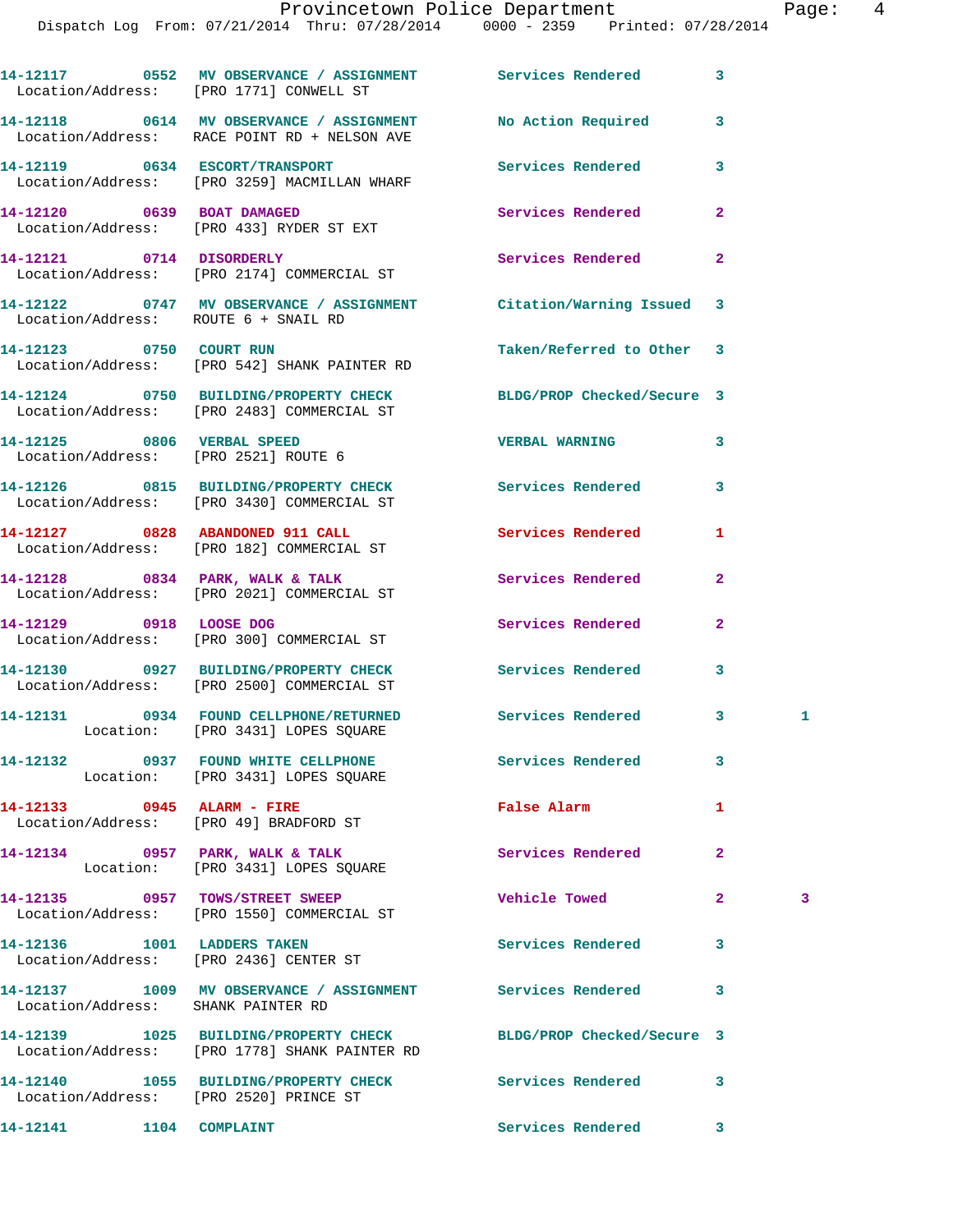|                                      | Provincetown Police Department Fage: 5<br>Dispatch Log From: 07/21/2014 Thru: 07/28/2014 0000 - 2359 Printed: 07/28/2014 |                           |                |                |  |
|--------------------------------------|--------------------------------------------------------------------------------------------------------------------------|---------------------------|----------------|----------------|--|
|                                      | Location/Address: [PRO 1192] COMMERCIAL ST                                                                               |                           |                |                |  |
|                                      | 14-12143 1135 SERVE SUMMONS<br>Location/Address: [PRO 3093] OLD ANN PAGE WAY                                             | Could Not Locate 3        |                |                |  |
|                                      | 14-12144 1141 MEDICAL EMERGENCY PATIENT REFUSAL<br>Location/Address: [PRO 2490] PROVINCELANDS RD                         |                           | $\mathbf{1}$   |                |  |
| Location/Address: COMMERCIAL ST      | 14-12145 1231 PARK, WALK & TALK 6 Services Rendered 2                                                                    |                           |                |                |  |
|                                      | 14-12146 1239 NOISE COMPLAINT SPOKEN TO<br>Location/Address: [PRO 2824] COMMERCIAL ST                                    |                           | 3              |                |  |
|                                      | 14-12147 1258 ABDOMINAL/TRANSPORT Transported to Hospital 1<br>Location/Address: [PRO 440] HARRY KEMP WAY                |                           |                |                |  |
|                                      | 14-12148 1304 PARKED MV COMPLAINT<br>Location/Address: [PRO 2124] COMMERCIAL ST                                          | <b>GONE ON ARRIVAL</b>    | $\mathbf{2}$   |                |  |
|                                      | 14-12149 1315 PARK, WALK & TALK 1998 Services Rendered<br>Location: [PRO 3431] LOPES SQUARE                              |                           | $\overline{a}$ |                |  |
|                                      | 14-12150 1351 VERBAL/DISPLAY<br>Location/Address: [PRO 1644] BRADFORD ST EXT                                             | <b>VERBAL WARNING</b>     | 3              |                |  |
|                                      | 14-12152 1500 SERVICE CALL<br>Location/Address: [PRO 3296] SHANK PAINTER RD                                              | Services Rendered 3       |                |                |  |
|                                      | 14-12151 1506 FOUND CREDIT CARD Services Rendered 3<br>Location/Address: [PRO 542] SHANK PAINTER RD                      |                           |                |                |  |
|                                      | 14-12153 1607 MV COMPLAINT/MOPED Services Rendered<br>Location/Address: [PRO 3456] RYDER ST EXT                          |                           | $\overline{2}$ |                |  |
|                                      | 14-12154 1619 MISSING PERSON Services Rendered 1<br>Location/Address: BRADFORD ST EXT + PROVINCELANDS RD                 |                           |                | $\overline{2}$ |  |
|                                      | 14-12155 1721 MV OBSERVANCE / ASSIGNMENT Services Rendered 3<br>Location/Address: [PRO 3430] COMMERCIAL ST               |                           |                |                |  |
| 14-12156 1728 MV STOP                | Location/Address: BRADFORD ST + THISTLEMORE RD                                                                           | VERBAL WARNING 3          |                |                |  |
| 14-12157 1745 MV STOP                | Location/Address: COMMERCIAL ST + HOBSON AVE                                                                             | <b>VERBAL WARNING</b>     | 3              |                |  |
| 14-12158 1753 LOST ID                | Location/Address: [PRO 105] COMMERCIAL ST                                                                                | Services Rendered 3       |                | 1              |  |
| Location/Address: [PRO 506] PEARL ST | 14-12159 1818 ALARM - GENERAL                                                                                            | Services Rendered         | 1              |                |  |
| 14-12160 1842 COMPLAINT              | Location/Address: [PRO 3405] COMMERCIAL ST                                                                               | Could Not Locate          | 3              |                |  |
| Location/Address: [TRU] BAYVIEW DR   | 14-12161 1843 ASSIST AGENCY / TRURO RESCUE                                                                               | Taken/Referred to Other 3 |                |                |  |
|                                      | 14-12162 1852 MEDICAL EMERGENCY/D.O.T.<br>Location/Address: [PRO 440] HARRY KEMP WAY                                     | Transported to Hospital 1 |                |                |  |
|                                      | 14-12163 1901 COMPLAINT<br>Location/Address: [PRO 1337] COMMERCIAL ST                                                    | No Action Required 3      |                |                |  |
|                                      | 14-12164 1909 ANIMAL CALL/LOOSE DOG Services Rendered<br>Location/Address: [PRO 564] BAYBERRY AVE                        |                           | $\overline{2}$ |                |  |
|                                      | 14-12165 1939 BUILDING/PROPERTY CHECK BLDG/PROP Checked/Secure 3<br>Location/Address: [PRO 175] COMMERCIAL ST            |                           |                |                |  |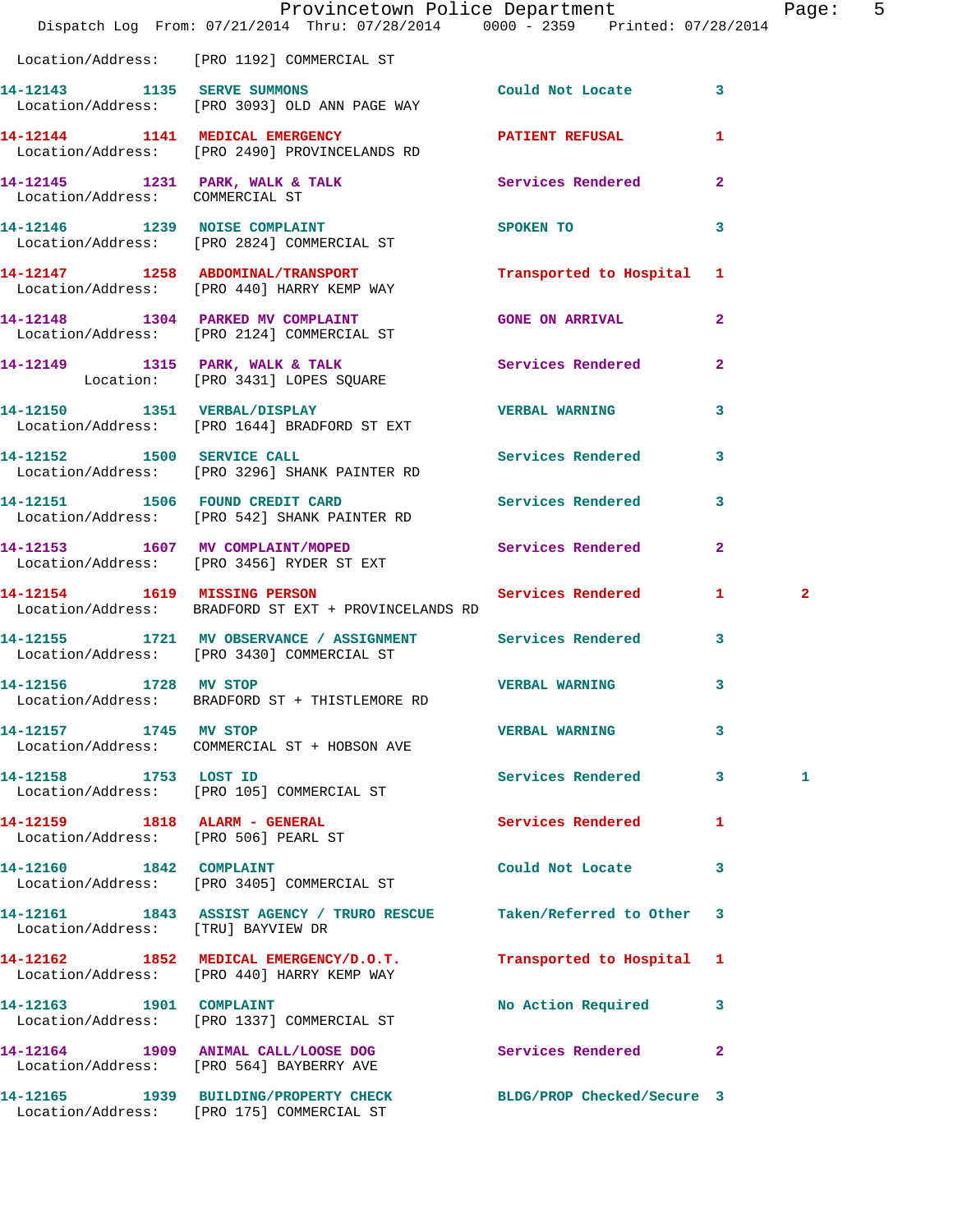|                                                                      | Provincetown Police Department<br>Dispatch Log From: 07/21/2014 Thru: 07/28/2014 0000 - 2359 Printed: 07/28/2014  |                            |                |
|----------------------------------------------------------------------|-------------------------------------------------------------------------------------------------------------------|----------------------------|----------------|
|                                                                      | 14-12166 1940 BUILDING/PROPERTY CHECK BLDG/PROP Checked/Secure 3<br>Location/Address: [PRO 2500] COMMERCIAL ST    |                            |                |
|                                                                      | 14-12168 2022 BUILDING/PROPERTY CHECK<br>Location/Address: [PRO 519] RACE POINT RD                                | BLDG/PROP Checked/Secure 3 |                |
| 14-12167 2023 MV STOP                                                | Location/Address: [PRO 2513] ROUTE 6                                                                              | <b>VERBAL WARNING</b>      | 3              |
|                                                                      | 14-12169 2033 BUILDING/PROPERTY CHECK BLDG/PROP Checked/Secure 3<br>Location/Address: [PRO 306] COMMERCIAL ST     |                            |                |
|                                                                      | 14-12170 2034 FOLLOW UP<br>Location/Address: [PRO 399] COMMERCIAL ST                                              | No Action Required         | $\mathbf{2}$   |
| Location/Address: COMMERCIAL ST                                      | 14-12171 2037 PARK, WALK & TALK 2008 Services Rendered                                                            |                            | $\overline{a}$ |
|                                                                      | 14-12172 2043 BUILDING/PROPERTY CHECK<br>Location/Address: [PRO 1638] COMMERCIAL ST                               | BLDG/PROP Checked/Secure 3 |                |
|                                                                      | 14-12173 2045 PARK, WALK & TALK<br>Location: [PRO 3431] LOPES SQUARE                                              | No Action Required         | $\mathbf{2}$   |
|                                                                      | 14-12174 2047 BUILDING/PROPERTY CHECK<br>Location/Address: [PRO 530] SHANK PAINTER RD                             | BLDG/PROP Checked/Secure 3 |                |
|                                                                      | 14-12175 2123 BUILDING/PROPERTY CHECK BLDG/PROP Checked/Secure 3<br>Location/Address: [PRO 447] JEROME SMITH RD   |                            |                |
|                                                                      | 14-12176 2130 BUILDING/PROPERTY CHECK<br>Location/Address: [PRO 1778] SHANK PAINTER RD                            | BLDG/PROP Checked/Secure 3 |                |
|                                                                      | 14-12178 2202 PARK, WALK & TALK<br>Location/Address: [PRO 165] COMMERCIAL ST                                      | <b>Services Rendered</b>   | $\mathbf{2}$   |
| 14-12179 2207 MV STOP<br>Location/Address: [PRO 2518] ROUTE 6        |                                                                                                                   | <b>VERBAL WARNING</b>      | 3              |
| 14-12180 2211 MEDICAL EMERGENCY<br>Location/Address: GOOD TEMPLAR PL |                                                                                                                   | Transported to Hospital 1  |                |
|                                                                      | 14-12181 2231 BUILDING/PROPERTY CHECK<br>Location/Address: [PRO 3256] COMMERCIAL ST                               | BLDG/PROP Checked/Secure 3 |                |
| 14-12182 2309 LIFT ASSIST<br>Location/Address: HARBOR HILL RD        |                                                                                                                   | <b>Services Rendered</b>   | 1              |
|                                                                      | 14-12183 2344 BUILDING/PROPERTY CHECK BLDG/PROP Checked/Secure 3<br>Location/Address: [PRO 99] COMMERCIAL ST      |                            |                |
| For Date: $07/23/2014$ - Wednesday                                   |                                                                                                                   |                            |                |
|                                                                      | 14-12185 0124 BUILDING/PROPERTY CHECK BLDG/PROP Checked/Secure 3<br>Location/Address: [PRO 1778] SHANK PAINTER RD |                            |                |
|                                                                      | Location/Address: RYDER ST + BRADFORD ST                                                                          |                            | 3              |
|                                                                      | 14-12187 0204 MV OBSERVANCE / ASSIGNMENT Services Rendered<br>Location/Address: HOWLAND ST + BRADFORD ST          |                            | 3              |
| Location/Address: [PRO 2] ALDEN ST                                   | 14-12188 0258 BUILDING/PROPERTY CHECK                                                                             | BLDG/PROP Checked/Secure 3 |                |
|                                                                      | 14-12189 0312 BUILDING/PROPERTY CHECK                                                                             | BLDG/PROP Checked/Secure 3 |                |

**14-12190 0458 BUILDING/PROPERTY CHECK BLDG/PROP Checked/Secure 3**  Location/Address: [PRO 3259] MACMILLAN WHARF

Location/Address: [PRO 516] RACE POINT RD

Page: 6<br> $\frac{14}{9}$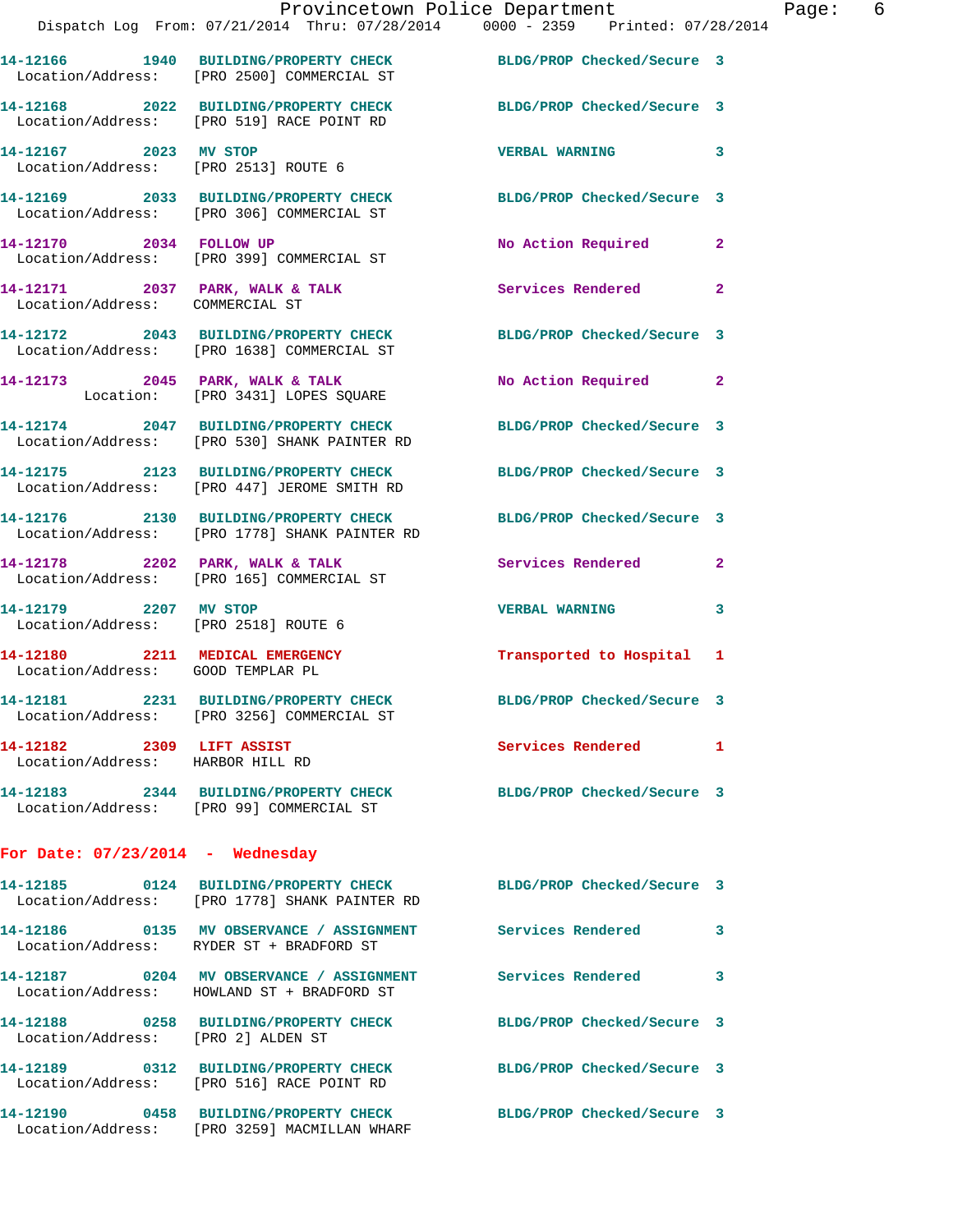|                                      | 14-12191 0459 BUILDING/PROPERTY CHECK BLDG/PROP Checked/Secure 3<br>Location/Address: [PRO 433] RYDER ST EXT   |                            |                |
|--------------------------------------|----------------------------------------------------------------------------------------------------------------|----------------------------|----------------|
|                                      | 14-12192 0511 LOOSE DOG<br>Location/Address: POINT ST + COMMERCIAL ST                                          | Services Rendered 2        |                |
|                                      | 14-12193 0552 LOBBY TRAFFIC<br>Location/Address: [PRO 542] SHANK PAINTER RD                                    | Services Rendered 2        | 26             |
|                                      | 14-12194 0733 BUILDING/PROPERTY CHECK BLDG/PROP Checked/Secure 3<br>Location/Address: [PRO 3292] COMMERCIAL ST |                            |                |
| Location/Address: COMMERCIAL ST      | 14-12195 0809 PARK, WALK & TALK Services Rendered                                                              |                            | $\overline{2}$ |
|                                      | 14-12196 0818 FOLLOW UP<br>Location/Address: [PRO 1664] CONANT ST                                              | Services Rendered          | $\mathbf{2}$   |
|                                      | 14-12197 0827 PARK, WALK & TALK<br>Location/Address: [PRO 1463] COMMERCIAL ST                                  | Services Rendered          | $\mathbf{2}$   |
|                                      | 14-12198 0830 BURGLAR ALARM<br>Location/Address: [PRO 3313] STANDISH ST                                        | BLDG/PROP Checked/Secure 1 |                |
|                                      | 14-12199 0904 BUILDING/PROPERTY CHECK Services Rendered 3<br>Location/Address: [PRO 2483] COMMERCIAL ST        |                            |                |
|                                      | 14-12200 0920 MV COMPLAINT<br>Location/Address: PEARL ST + COMMERCIAL ST                                       | SPOKEN TO                  | $\mathbf{2}$   |
|                                      | 14-12201 0935 TOW/STREET SWEEP<br>Location/Address: [PRO 319] COMMERCIAL ST                                    | Vehicle Towed              | $\overline{2}$ |
|                                      | 14-12202 0936 RACCOON FOLLOW-UP<br>Location/Address: [PRO 1664] CONANT ST                                      | SPOKEN TO                  | $\mathbf{2}$   |
|                                      | 14-12203 0942 BUILDING/PROPERTY CHECK BLDG/PROP Checked/Secure 3<br>Location/Address: [PRO 2500] COMMERCIAL ST |                            |                |
| Location/Address: BREWSTER ST        | 14-12204 0943 PARKED MV COMPLAINT Unfounded                                                                    |                            | $\overline{2}$ |
| 14-12205 1025 COMPLAINT              | Location/Address: [PRO 1046] PEARL ST                                                                          | <b>SPOKEN TO</b>           | 3              |
|                                      | 14-12206 1032 ABANDONED 911 CALL<br>Location/Address: [PRO 78] BRADFORD ST                                     | SPOKEN TO                  | 1              |
|                                      | 14-12207 1053 DOCTOR-ORDERED TRANSPORT Transported to Hospital 1<br>Location/Address: [PRO 440] HARRY KEMP WAY |                            |                |
|                                      | 14-12208 1251 BUILDING/PROPERTY CHECK BLDG/PROP Checked/Secure 3<br>Location/Address: [PRO 2483] COMMERCIAL ST |                            |                |
| Location/Address: STANDISH AVE       | 14-12209 1429 PARKED MV COMPLAINT Services Rendered                                                            |                            | $\overline{2}$ |
|                                      | 14-12210 1600 911 CALL/EVALUATION PATIENT REFUSAL<br>Location/Address: [PRO 1437] TREMONT ST                   |                            | 1              |
|                                      | 14-12212 1626 VERBAL ONE WAY<br>Location/Address: [PRO 1500] ATLANTIC AVE                                      | <b>VERBAL WARNING</b>      | 3              |
| Location/Address: [PRO 2518] ROUTE 6 | 14-12214 1630 MV OBSERVANCE / ASSIGNMENT Services Rendered                                                     |                            | 3              |
|                                      | 14-12215 1654 FOUND LICENSE<br>Location: [PRO 3431] LOPES SQUARE                                               | Services Rendered          | 3              |
| 14-12216 1705 VERBAL SPEED           |                                                                                                                | <b>VERBAL WARNING</b>      | $\mathbf{3}$   |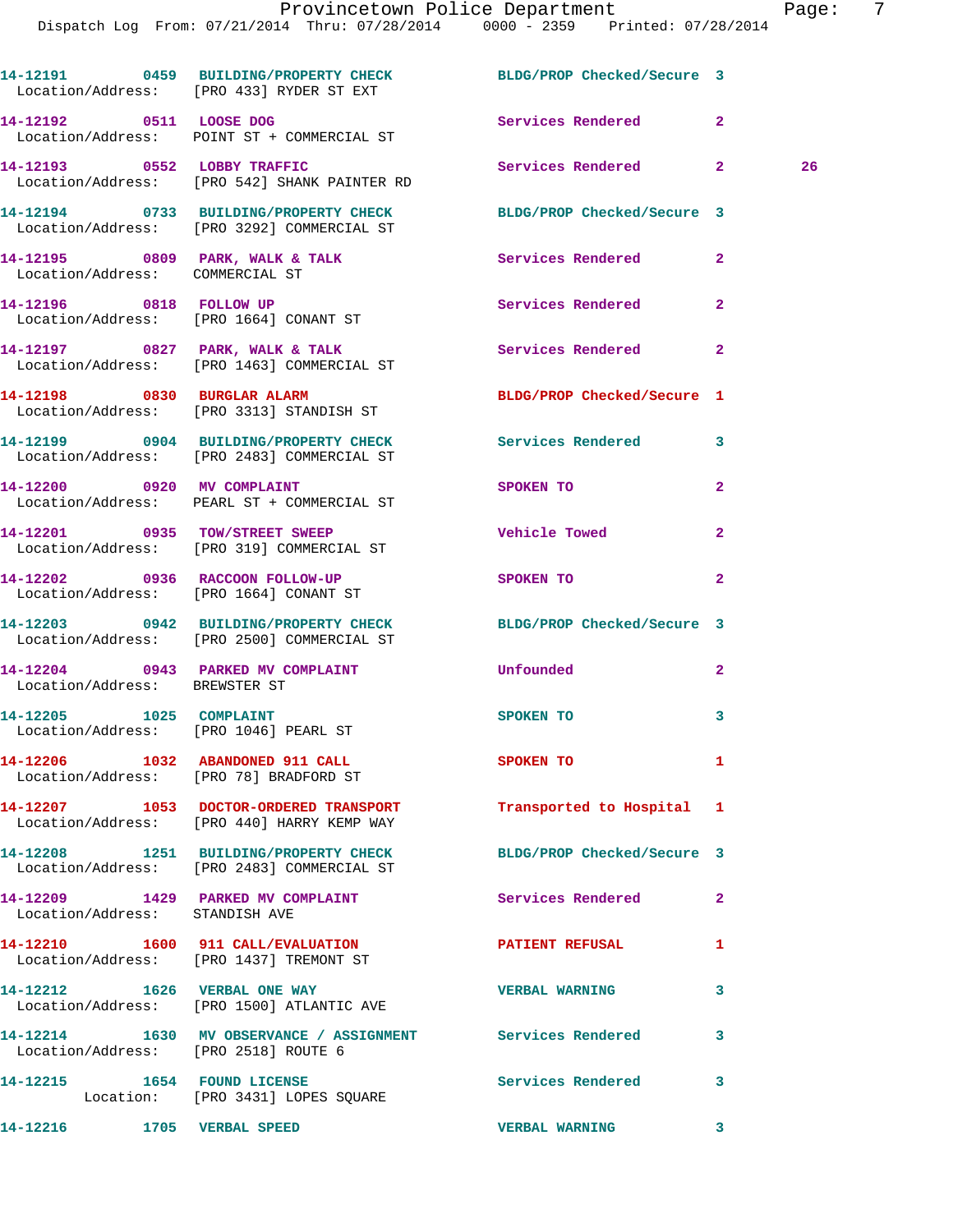|                                                                       | Provincetown Police Department                                                                                                     |                            |                |
|-----------------------------------------------------------------------|------------------------------------------------------------------------------------------------------------------------------------|----------------------------|----------------|
|                                                                       | Dispatch Log From: 07/21/2014 Thru: 07/28/2014 0000 - 2359 Printed: 07/28/2014                                                     |                            |                |
|                                                                       | Location/Address: [PRO 539] SHANK PAINTER RD                                                                                       |                            |                |
| Location/Address: JEROME SMITH RD                                     | 14-12217 1718 MV OBSERVANCE / ASSIGNMENT Services Rendered                                                                         |                            | 3              |
|                                                                       | 14-12218 1725 COMPLAINT - STREET PERFORMERS SPOKEN TO<br>Location/Address: [PRO 310] COMMERCIAL ST                                 |                            | 3              |
| 14-12219 1732 DOG IN MV                                               | Location/Address: [PRO 2499] RACE POINT RD                                                                                         | Taken/Referred to Other    | $\overline{2}$ |
| 14-12220 1751 MV STOP                                                 | Location/Address: [PRO 539] SHANK PAINTER RD                                                                                       | <b>VERBAL WARNING</b>      | 3              |
|                                                                       | 14-12221 1832 BUILDING/PROPERTY CHECK<br>Location/Address: [PRO 3317] CEMETERY RD                                                  | BLDG/PROP Checked/Secure 3 |                |
| 14-12222 1913 MV STOP<br>Location/Address: [PRO 2479] ROUTE 6         |                                                                                                                                    | <b>VERBAL WARNING</b>      | 3              |
| 14-12223 2032 ASSIST AGENCY<br>Location/Address: [PRO 573] WINSLOW ST |                                                                                                                                    | Services Rendered          | 3              |
|                                                                       | 14-12225 2036 BUILDING/PROPERTY CHECK<br>Location/Address: [PRO 519] RACE POINT RD                                                 | BLDG/PROP Checked/Secure 3 |                |
| 14-12224 2037 MV STOP                                                 | Location/Address: [PRO 1233] COMMERCIAL ST                                                                                         | <b>VERBAL WARNING</b>      | 3              |
| 14-12226 2043 MV STOP                                                 | Location/Address: [PRO 3430] COMMERCIAL ST                                                                                         | <b>VERBAL WARNING</b>      | 3              |
|                                                                       | 14-12227 2044 BUILDING/PROPERTY CHECK<br>Location/Address: [PRO 1638] COMMERCIAL ST                                                | BLDG/PROP Checked/Secure 3 |                |
|                                                                       | 14-12228 2050 BUILDING/PROPERTY CHECK<br>Location/Address: [PRO 306] COMMERCIAL ST                                                 | BLDG/PROP Checked/Secure 3 |                |
|                                                                       | 14-12229 2053 BUILDING/PROPERTY CHECK<br>Location/Address: [PRO 182] COMMERCIAL ST                                                 | BLDG/PROP Checked/Secure 3 |                |
|                                                                       | 14-12230 2106 DOMESTIC DISTURBANCE/ASSAULT Arrest(s) Made<br>Location/Address: BRADFORD ST + DYER ST<br>Refer To Arrest: 14-170-AR |                            | 1              |
| 14-12231 2108 COMPLAINT                                               | Location/Address: [PRO 3343] SEASHORE PARK DR                                                                                      | SPOKEN TO                  | 3              |
| 14-12232 2138 911 GENERAL                                             | Location/Address: [PRO 573] WINSLOW ST                                                                                             | Services Rendered          | 1              |
| 14-12233 2140 EVALUATION                                              | Location/Address: [PRO 542] SHANK PAINTER RD                                                                                       | <b>Services Rendered</b>   | 1              |
|                                                                       | 14-12234 2234 BUILDING/PROPERTY CHECK<br>Location/Address: [PRO 3256] COMMERCIAL ST                                                | BLDG/PROP Checked/Secure 3 |                |
|                                                                       | 14-12235 2341 ASSIST CITIZEN<br>Location/Address: [PRO 542] SHANK PAINTER RD                                                       | SPOKEN TO                  | 3              |
| 14-12236 2353 COMPLAINT                                               | Location/Address: ROUTE 6 + CONWELL ST                                                                                             | No Action Required         | 3              |
| For Date: $07/24/2014$ - Thursday                                     |                                                                                                                                    |                            |                |
|                                                                       | 14-12237 0023 BUILDING/PROPERTY CHECK BLDG/PROP Checked/Secure 3<br>Location/Address: [PRO 1778] SHANK PAINTER RD                  |                            |                |
|                                                                       | 14-12238 6026 MV OBSERVANCE / ASSIGNMENT Services Rendered                                                                         |                            | 3              |

Location/Address: RYDER ST + BRADFORD ST

Page: 8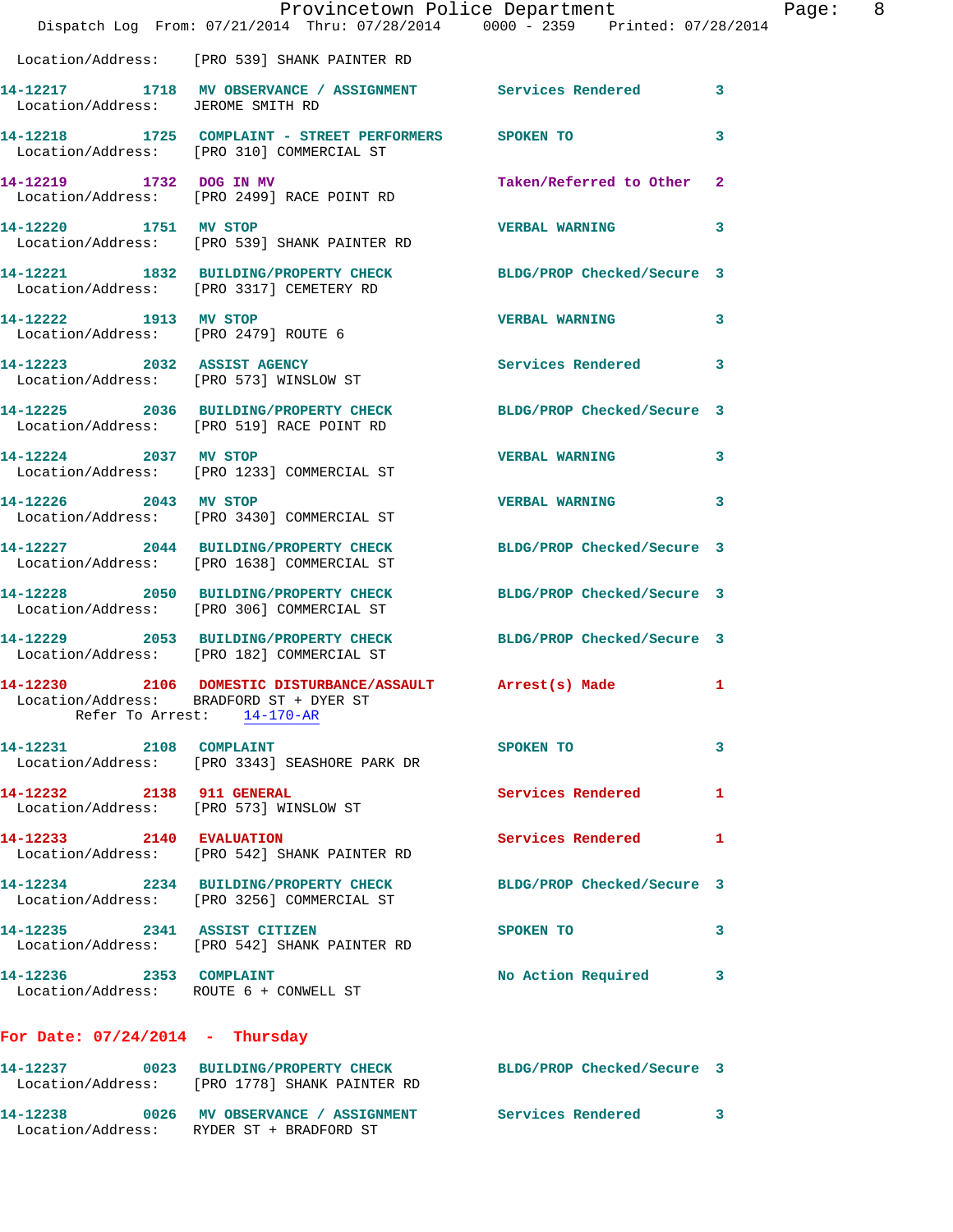|                                    | 14-12239 0046 MV OBSERVANCE / ASSIGNMENT Services Rendered 3<br>Location/Address: BRADFORD ST + STANDISH ST      |                            |                |    |
|------------------------------------|------------------------------------------------------------------------------------------------------------------|----------------------------|----------------|----|
|                                    | 14-12240 0049 BUILDING/PROPERTY CHECK<br>Location/Address: [PRO 94] BRADFORD ST                                  | BLDG/PROP Checked/Secure 3 |                |    |
|                                    | 14-12241 0057 PARK, WALK & TALK<br>Location: [PRO 3431] LOPES SQUARE                                             | Services Rendered 2        |                |    |
|                                    | 14-12243 0139 BUILDING/PROPERTY CHECK BLDG/PROP Checked/Secure 3<br>Location/Address: [PRO 3259] MACMILLAN WHARF |                            |                |    |
|                                    | 14-12244 0151 BUILDING/PROPERTY CHECK BLDG/PROP Checked/Secure 3<br>Location/Address: [PRO 488] MAYFLOWER AVE    |                            |                |    |
|                                    | 14-12245 0205 BUILDING/PROPERTY CHECK BLDG/PROP Checked/Secure 3<br>Location/Address: [PRO 1989] COMMERCIAL ST   |                            |                |    |
|                                    | 14-12246 0311 PARK, WALK & TALK<br>Location/Address: [PRO 539] SHANK PAINTER RD                                  | <b>Services Rendered</b> 2 |                |    |
| Location/Address: [PRO 2] ALDEN ST | 14-12247 0318 BUILDING/PROPERTY CHECK BLDG/PROP Checked/Secure 3                                                 |                            |                |    |
|                                    | 14-12248 0349 BUILDING/PROPERTY CHECK<br>Location/Address: [PRO 42] BRADFORD ST                                  | BLDG/PROP Checked/Secure 3 |                |    |
|                                    | 14-12249 0423 BUILDING/PROPERTY CHECK<br>Location/Address: [PRO 1646] WINSLOW ST                                 | BLDG/PROP Checked/Secure 3 |                |    |
|                                    | 14-12250 0508 BUILDING/PROPERTY CHECK<br>Location/Address: [PRO 530] SHANK PAINTER RD                            | BLDG/PROP Checked/Secure 3 |                |    |
|                                    | 14-12252 0521 MV OBSERVANCE / ASSIGNMENT Services Rendered<br>Location/Address: [PRO 3440] ROUTE 6               |                            | 3              |    |
|                                    | 14-12253 0629 LOBBY TRAFFIC<br>Location/Address: [PRO 542] SHANK PAINTER RD                                      | Services Rendered 2        |                | 47 |
|                                    | 14-12254 0634 ASSIST CITIZEN<br>Location/Address: [PRO 542] SHANK PAINTER RD                                     | SPOKEN TO                  | 3              |    |
|                                    | 14-12255 0741 BUILDING/PROPERTY CHECK BLDG/PROP Checked/Secure 3<br>Location/Address: [PRO 571] ALDEN ST         |                            |                |    |
|                                    | 14-12256 0748 PARK, WALK & TALK<br>Location: [PRO 3431] LOPES SQUARE                                             | Services Rendered          | 2              |    |
|                                    | 14-12257 0751 BUILDING/PROPERTY CHECK Services Rendered<br>Location/Address: [PRO 2483] COMMERCIAL ST            |                            | 3              |    |
|                                    | 14-12259 0813 BUILDING/PROPERTY CHECK BLDG/PROP Checked/Secure 3<br>Location/Address: [PRO 2493] BRADFORD ST     |                            |                |    |
|                                    | 14-12258 0814 MV OBSERVANCE / ASSIGNMENT Services Rendered<br>Location/Address: HIGH POLE HL + BRADFORD ST       |                            | 3              |    |
| 14-12260 0842 BIKE LOCKED          | Location/Address: [PRO 80] CARVER ST                                                                             | Services Rendered          | $\mathbf{2}$   |    |
| 14-12262 0928 911 MISDIAL          | Location/Address: [PRO 516] RACE POINT RD                                                                        | <b>SPOKEN TO</b>           | 1              |    |
|                                    | 14-12261 0934 MV OBSERVANCE / ASSIGNMENT Services Rendered<br>Location/Address: [PRO 2898] JEROME SMITH RD       |                            | 3              |    |
| 14-12263 0941 DOG BITE             | Location/Address: [PRO 2645] SHANK PAINTER RD                                                                    | Services Rendered          | $\overline{2}$ |    |
| 14-12264 0944 VERBAL SPEED         |                                                                                                                  | <b>VERBAL WARNING</b>      | 3              |    |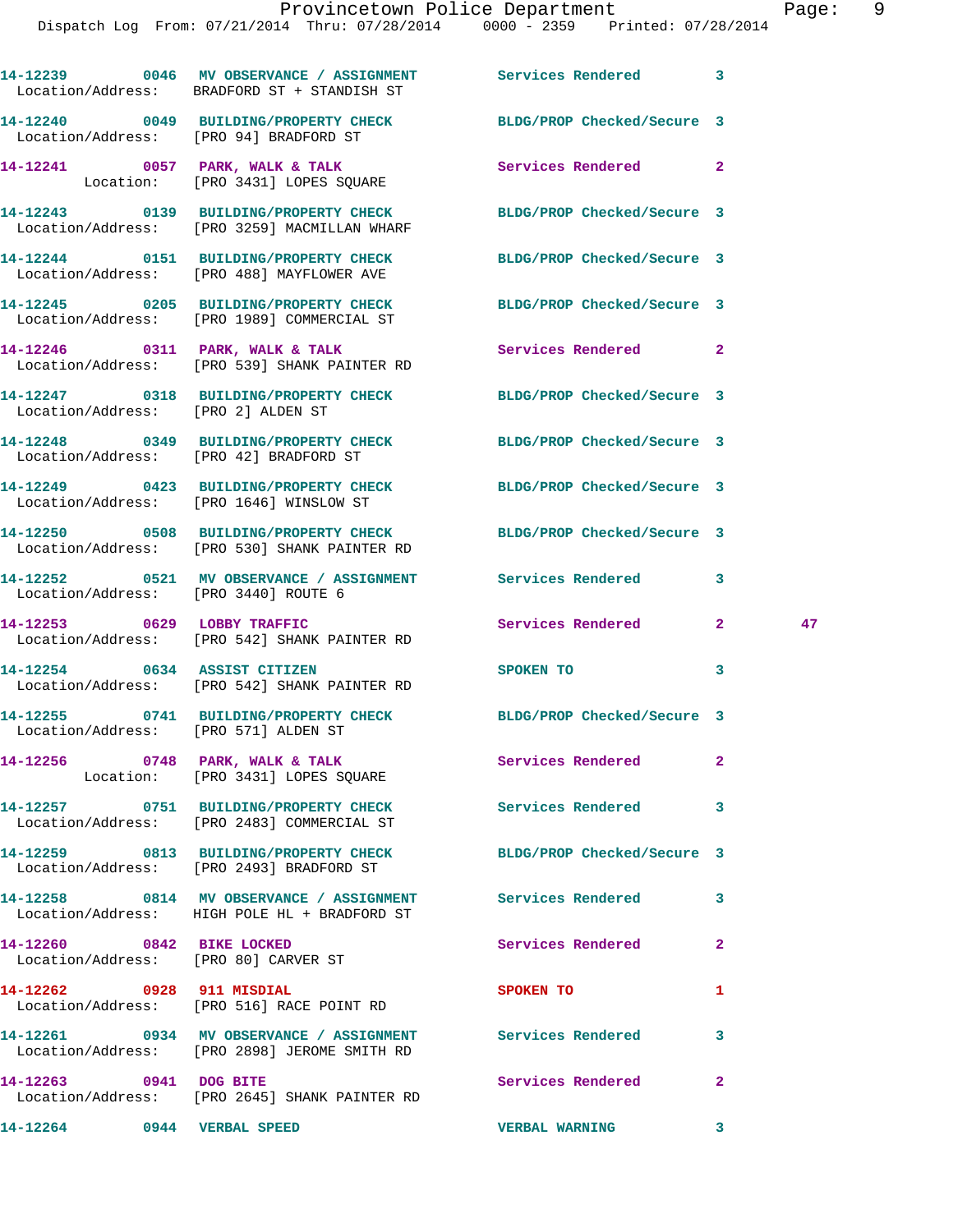|                                       | Dispatch Log From: 07/21/2014 Thru: 07/28/2014 0000 - 2359 Printed: 07/28/2014                          | Provincetown Police Department          |                | Page: 10 |  |
|---------------------------------------|---------------------------------------------------------------------------------------------------------|-----------------------------------------|----------------|----------|--|
| Location/Address: [PRO 3222] ALDEN ST |                                                                                                         |                                         |                |          |  |
|                                       | 14-12265 0947 BUILDING/PROPERTY CHECK Services Rendered 3<br>Location/Address: [PRO 3430] COMMERCIAL ST |                                         |                |          |  |
|                                       | 14-12266 0950 FOUND CELLPHONE/RETURNED Services Rendered 3<br>Location/Address: [PRO 516] RACE POINT RD |                                         |                | 1        |  |
|                                       | 14-12267 0954 THREATS VIA TEXT<br>Location/Address: [PRO 324] COMMERCIAL ST                             | SPOKEN TO DESCRIPTION OF REAL PROPERTY. | $\overline{2}$ |          |  |
|                                       | 14-12268 0957 FOUND KEYS<br>Location/Address: [PRO 106] COMMERCIAL ST                                   | <b>Services Rendered</b>                | 3              |          |  |
|                                       | 14-12269 1010 TOWS/STREET SWEEP<br>Location/Address: [PRO 662] COMMERCIAL ST                            | <b>Vehicle Towed</b>                    | $\mathbf{2}$   | 1        |  |
| 14-12270 1034 GENERAL INFO            |                                                                                                         | SPOKEN TO                               | 3              |          |  |
| Refer To Arrest: 14-171-AR            | 14-12271 1053 SERVE WARRANT<br>Location/Address: [PRO 693] AUNT SUKEYS WAY                              | Arrest(s) Made                          | 3              |          |  |
|                                       | 14-12272 1147 LOST NY LICENSE<br>Location/Address: [PRO 542] SHANK PAINTER RD                           | No Action Required 3                    |                |          |  |
| 14-12273 1153 COURT RUN               | Location/Address: [PRO 542] SHANK PAINTER RD                                                            | Taken/Referred to Other 3               |                |          |  |
|                                       | 14-12274 1155 LOST KEYS<br>Location/Address: [PRO 3619] COMMERCIAL ST                                   | Services Rendered 3                     |                |          |  |
| 14-12277 1210 ANIMAL COMPLAINT        | Location/Address: [PRO 2251] COMMERCIAL ST                                                              | SPOKEN TO                               | $\overline{2}$ |          |  |
| Location/Address: WINSLOW ST          | 14-12278 1309 ILLEGAL PARKING                                                                           | Services Rendered 3                     |                |          |  |
|                                       | 14-12279 1331 RESIDENTIAL ALARM<br>Location/Address: [PRO 3373] MILLER HILL RD                          | BLDG/PROP Checked/Secure 1              |                |          |  |
| 14-12280 1345 TRAFFIC CONTROL         | Location/Address: [PRO 2558] BRADFORD ST                                                                | Services Rendered 3                     |                |          |  |
|                                       | 14-12281 1351 PARKED TRUCK COMPLAINT<br>Location/Address: [PRO 385] COMMERCIAL ST                       | SPOKEN TO DESCRIPTION OF REAL PROPERTY. | $\mathbf{2}$   |          |  |
|                                       | 14-12282 1401 MV DISABLED<br>Location/Address: COURT ST + WATSONS CT                                    | Taken/Referred to Other 2               |                |          |  |
|                                       | 14-12283 1407 TRAFFIC CONTROL<br>Location/Address: COURT ST + SHANK PAINTER RD                          | SPOKEN TO                               | 3              |          |  |
|                                       | 14-12284 1455 MV COMPLAINT<br>Location/Address: [PRO 2500] COMMERCIAL ST                                | SPOKEN TO                               | $\mathbf{2}$   |          |  |
| 14-12285 1509 CAT CALL                | Location/Address: [PRO 542] SHANK PAINTER RD                                                            | Taken/Referred to Other 2               |                |          |  |
| 14-12286 1615 MV STOP                 | Location/Address: [PRO 2521] ROUTE 6                                                                    | <b>VERBAL WARNING</b>                   | 3              |          |  |
| Location/Address: [PRO 2103] SNOWS LN | 14-12287 1638 BUS OPERATION COMPLAINT Services Rendered 2                                               |                                         |                |          |  |
|                                       | 14-12288 1725 FOUND SILK COIN PURSE Services Rendered 3<br>Location/Address: [PRO 860] COMMERCIAL ST    |                                         |                |          |  |
| Location/Address: CONWELL ST          | 14-12289 1728 MV OBSERVANCE / ASSIGNMENT Services Rendered 3                                            |                                         |                |          |  |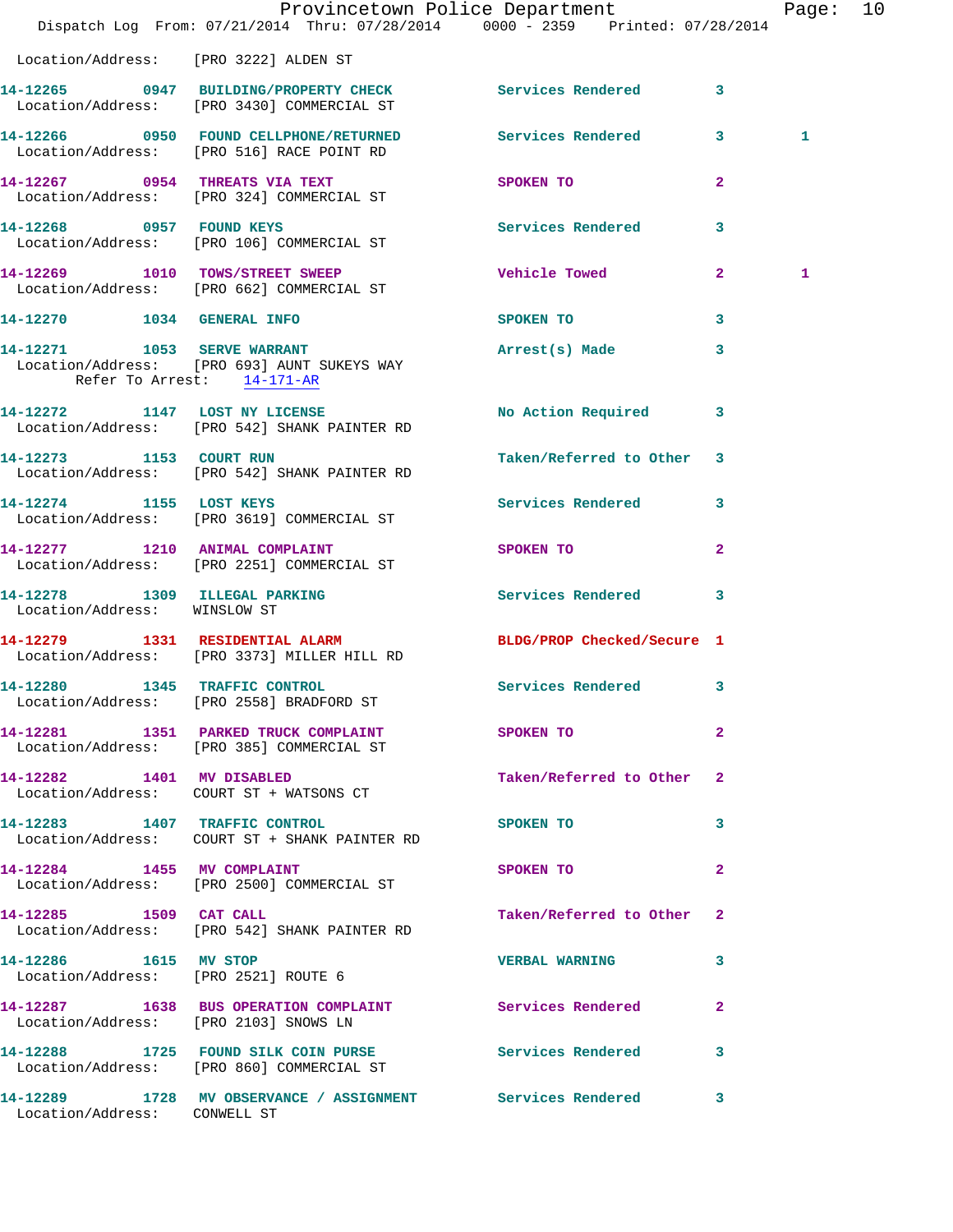## Provincetown Police Department Page: 11

| 14-12290 1735 NEIGHBOR COMPLAINT<br>Location/Address: NELSON AVE         |                                                                                                                | SPOKEN TO                  | 3            |
|--------------------------------------------------------------------------|----------------------------------------------------------------------------------------------------------------|----------------------------|--------------|
| 14-12291 1739 MINOR MVA                                                  | Location/Address: [PRO 414] CONWELL ST                                                                         | Services Rendered          | $\mathbf{1}$ |
| 14-12292 1748 MV DISABLED/HAZARD<br>Location/Address: [PRO 2521] ROUTE 6 |                                                                                                                | Could Not Locate           | 2            |
|                                                                          | 14-12293 1753 COMPLAINT - STREET PERFORMERS SPOKEN TO<br>Location/Address: [PRO 3000] COMMERCIAL ST            |                            | 3            |
|                                                                          | 14-12294 1755 BIKE ACCIDENT<br>Location/Address: [PRO 269] COMMERCIAL ST                                       | Unfounded                  | $\mathbf{2}$ |
|                                                                          | 14-12295 1845 NOISE COMPLAINT<br>Location/Address: [PRO 3433] COMMERCIAL ST                                    | No Action Required         | 3            |
| 14-12296 1905 TTY TEST CALL                                              | Location/Address: [PRO 542] SHANK PAINTER RD                                                                   | No Action Required         | $\mathbf{1}$ |
| 14-12297 1908 MEDICAL EMERGENCY                                          | Location/Address: [PRO 57] BRADFORD ST                                                                         | <b>PATIENT REFUSAL</b>     | 1            |
|                                                                          | 14-12298 2010 LOST CREDIT CARDS<br>Location/Address: [PRO 542] SHANK PAINTER RD                                | No Action Required 3       |              |
|                                                                          | 14-12299 2016 BUILDING/PROPERTY CHECK<br>Location/Address: [PRO 2206] COMMERCIAL ST                            | BLDG/PROP Checked/Secure 3 |              |
|                                                                          | 14-12300 2023 BUILDING/PROPERTY CHECK BLDG/PROP Checked/Secure 3<br>Location/Address: [PRO 1638] COMMERCIAL ST |                            |              |
|                                                                          | 14-12301 2045 BUILDING/PROPERTY CHECK<br>Location/Address: [PRO 519] RACE POINT RD                             | BLDG/PROP Checked/Secure 3 |              |
| 14-12302 2053 MV STOP<br>Location/Address: ROUTE 6                       |                                                                                                                | VERBAL WARNING 3           |              |
|                                                                          | 14-12303 2138 BUILDING/PROPERTY CHECK<br>Location/Address: [PRO 182] COMMERCIAL ST                             | BLDG/PROP Checked/Secure 3 |              |
|                                                                          | 14-12304 2141 BUILDING/PROPERTY CHECK<br>Location/Address: [PRO 175] COMMERCIAL ST                             | BLDG/PROP Checked/Secure 3 |              |
|                                                                          | 14-12305 2148 BUILDING/PROPERTY CHECK<br>Location/Address: [PRO 1646] WINSLOW ST                               | BLDG/PROP Checked/Secure 3 |              |
|                                                                          | 14-12306 2157 BUILDING/PROPERTY CHECK<br>Location/Address: [PRO 2898] JEROME SMITH RD                          | <b>SPOKEN TO</b>           | 3            |
| 14-12307 2214 MV STOP<br>Location/Address: [PRO 606] CONWELL ST          |                                                                                                                | <b>VERBAL WARNING</b>      | $\mathbf{3}$ |
| 14-12308 2226 ANIMAL CALL                                                | Location/Address: [PRO 542] SHANK PAINTER RD                                                                   | No Action Required 2       |              |
| 14-12309 2234 NOISE COMPLAINT<br>Location/Address: CENTER ST             |                                                                                                                | No Action Required         | 3            |
|                                                                          | 14-12310 2243 BUILDING/PROPERTY CHECK BLDG/PROP Checked/Secure 3<br>Location/Address: [PRO 306] COMMERCIAL ST  |                            |              |
| Location/Address: GOSNOLD ST                                             | 14-12311 2300 FOUND SET OF KEYS                                                                                | No Action Required         | 3            |
| 14-12312 2317 MISSING PERSON                                             | Location/Address: [PRO 542] SHANK PAINTER RD                                                                   | Services Rendered          | 1            |
| 14-12313 2320 MV DISABLED                                                | Location/Address: RACE POINT RD + ROUTE 6                                                                      | No Action Required 2       |              |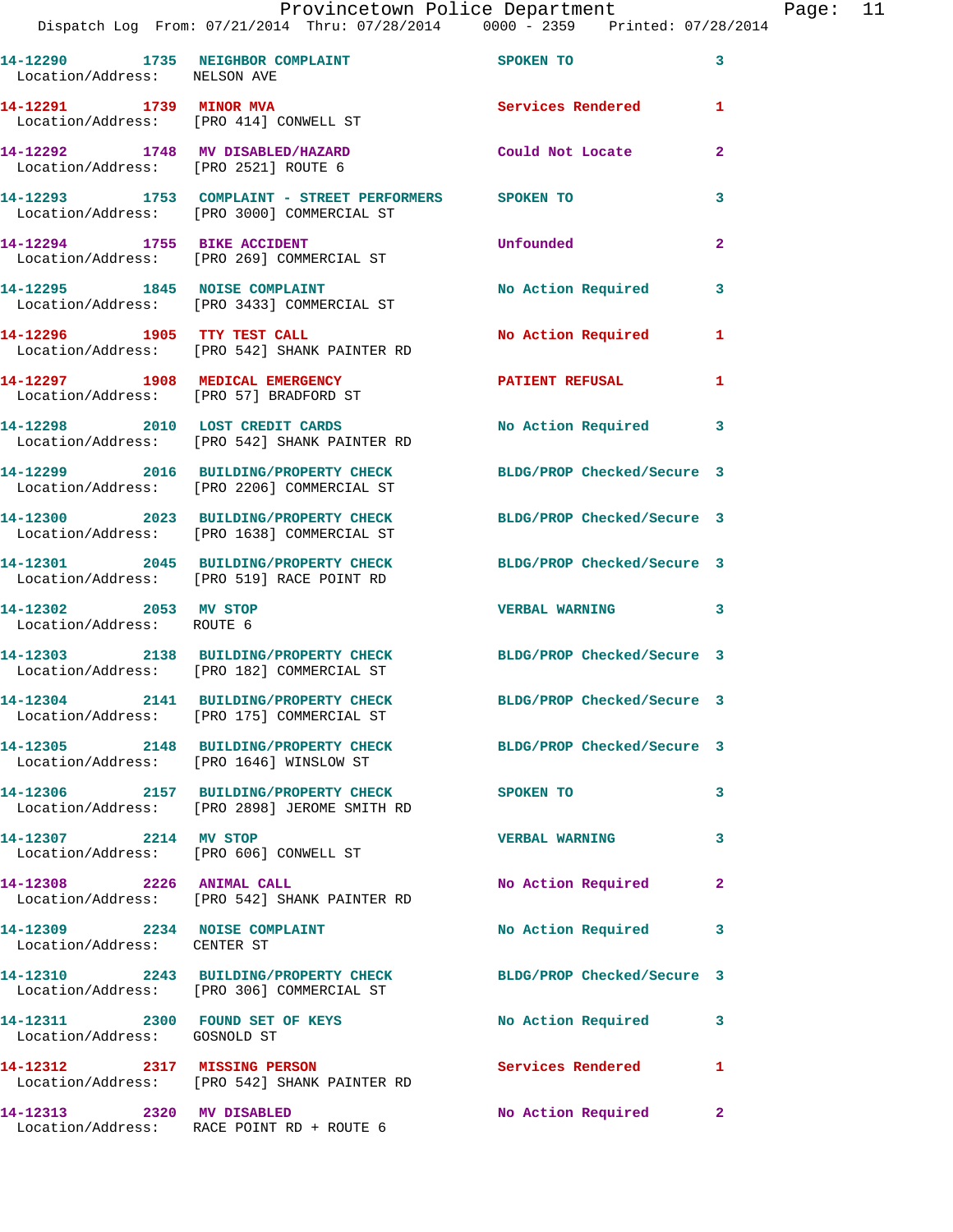|                                                       | Dispatch Log From: 07/21/2014 Thru: 07/28/2014 0000 - 2359 Printed: 07/28/2014                                    | Provincetown Police Department |              | Page: 12 |  |
|-------------------------------------------------------|-------------------------------------------------------------------------------------------------------------------|--------------------------------|--------------|----------|--|
|                                                       | 14-12314 2324 BUILDING/PROPERTY CHECK BLDG/PROP Checked/Secure 3<br>Location/Address: [PRO 1778] SHANK PAINTER RD |                                |              |          |  |
|                                                       | 14-12315 2332 BUILDING/PROPERTY CHECK BLDG/PROP Checked/Secure 3<br>Location/Address: [PRO 530] SHANK PAINTER RD  |                                |              |          |  |
| 14-12316 2338 MV STOP<br>Refer To $P/C$ : $14-172-AR$ | Location/Address: BRADFORD ST + HOWLAND ST                                                                        | Arrest(s) Made                 | 3            |          |  |
|                                                       | 14-12317 2344 DISTURBANCE<br>Location/Address: [PRO 165] COMMERCIAL ST                                            | <b>SPOKEN TO</b>               | 1.           |          |  |
| For Date: $07/25/2014$ - Friday                       |                                                                                                                   |                                |              |          |  |
|                                                       | 14-12318 0001 LOBBY TRAFFIC<br>Location/Address: [PRO 542] SHANK PAINTER RD                                       | Services Rendered 2            |              | $22 \,$  |  |
| Location/Address: COMMERCIAL ST                       | 14-12320 0113 PARK, WALK & TALK Services Rendered 2                                                               |                                |              |          |  |
| Location/Address: COMMERCIAL ST                       | 14-12321 0141 MEDICAL EMERGENCY                                                                                   | Transported to Hospital 1      |              |          |  |
|                                                       | 14-12322 0141 BUILDING/PROPERTY CHECK<br>Location/Address: [PRO 447] JEROME SMITH RD                              | BLDG/PROP Checked/Secure 3     |              |          |  |
|                                                       | 14-12323 0152 MV OBSERVANCE / ASSIGNMENT Services Rendered 3<br>Location/Address: [PRO 2818] CONWELL ST           |                                |              |          |  |
|                                                       | 14-12324 0156 MEDICAL EMERGENCY<br>Location/Address: BRADFORD ST + FRANKLIN ST                                    | Transported to Hospital 1      |              |          |  |
|                                                       | 14-12325 0206 BUILDING/PROPERTY CHECK<br>Location/Address: [PRO 3259] MACMILLAN WHARF                             | BLDG/PROP Checked/Secure 3     |              |          |  |
|                                                       | 14-12326 0220 BUILDING/PROPERTY CHECK BLDG/PROP Checked/Secure 3<br>Location/Address: [PRO 379] COMMERCIAL ST     |                                |              |          |  |
|                                                       | 14-12327 0319 BUILDING/PROPERTY CHECK BLDG/PROP Checked/Secure 3<br>Location/Address: [PRO 444] HIGH POLE HILL    |                                |              |          |  |
|                                                       | 14-12328 0358 BUILDING/PROPERTY CHECK BLDG/PROP Checked/Secure 3<br>Location/Address: [PRO 537] SHANK PAINTER RD  |                                |              |          |  |
|                                                       | 14-12329 0450 BUILDING/PROPERTY CHECK BLDG/PROP Checked/Secure 3<br>Location/Address: [PRO 3231] BRADFORD ST      |                                |              |          |  |
|                                                       | 14-12330 0526 BUILDING/PROPERTY CHECK BLDG/PROP Checked/Secure 3<br>Location/Address: [PRO 2309] COMMERCIAL ST    |                                |              |          |  |
|                                                       | 14-12331 0540 MV OBSERVANCE / ASSIGNMENT Services Rendered 3<br>Location/Address: [PRO 536] SHANK PAINTER RD      |                                |              |          |  |
|                                                       | 14-12332 0614 BUILDING/PROPERTY CHECK BLDG/PROP Checked/Secure 3<br>Location/Address: [PRO 1638] COMMERCIAL ST    |                                |              |          |  |
|                                                       | 14-12333 0814 BUILDING/PROPERTY CHECK Services Rendered 3<br>Location/Address: [PRO 2977] COMMERCIAL ST           |                                |              |          |  |
| Location/Address: [PRO 2521] ROUTE 6                  | 14-12334 0822 MV OBSERVANCE / ASSIGNMENT Services Rendered 3                                                      |                                |              |          |  |
|                                                       | 14-12335 0823 FOLLOW UP<br>Location/Address: [PRO 105] COMMERCIAL ST                                              | Services Rendered 2            |              |          |  |
| 14-12336 0831 MV STOP                                 | Location/Address: [PRO 2094] CONWELL ST                                                                           | <b>VERBAL WARNING</b>          | $\mathbf{3}$ |          |  |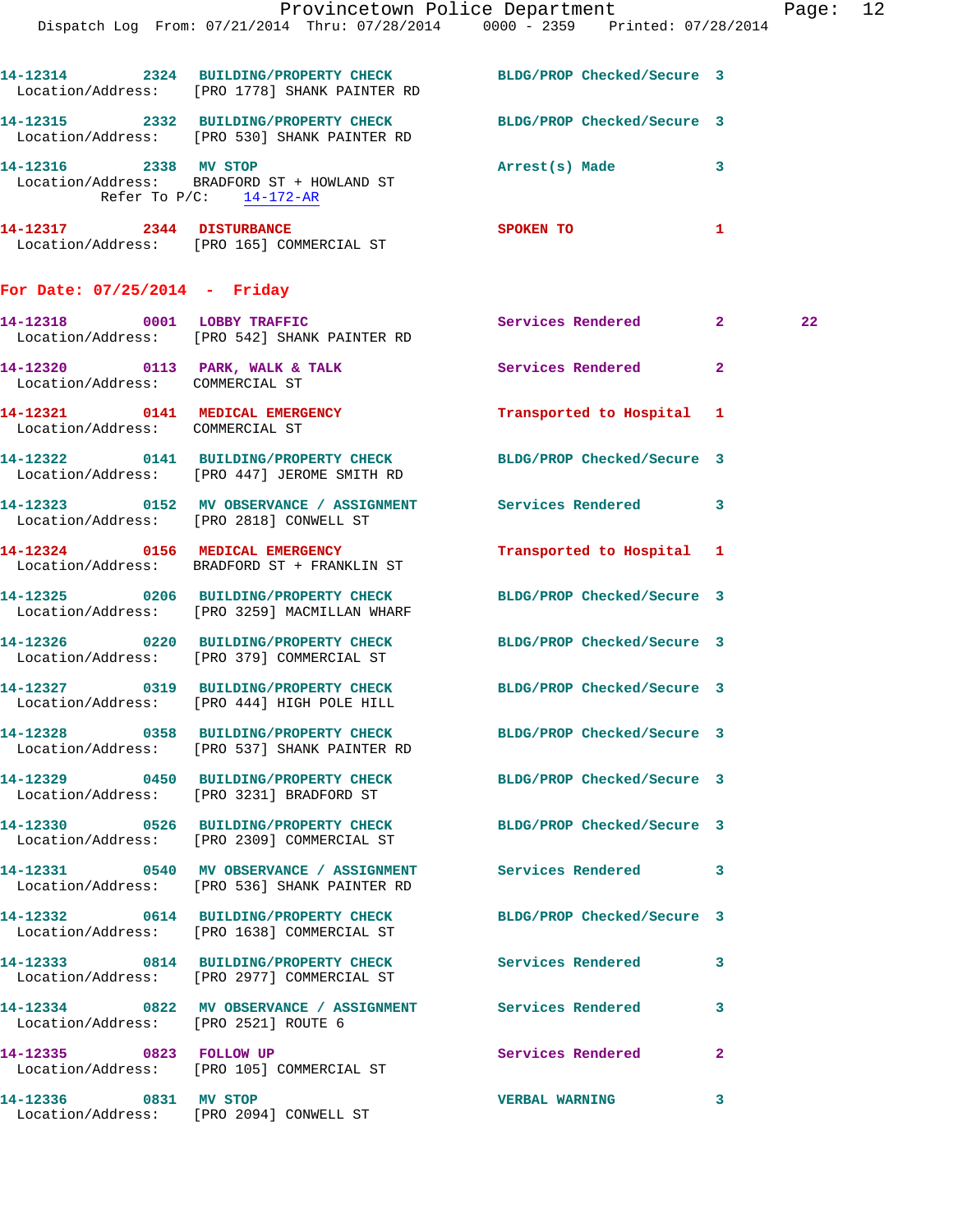|                                                                      | Dispatch Log From: 07/21/2014 Thru: 07/28/2014   0000 - 2359   Printed: 07/28/2014                                         | Provincetown Police Department Page: 13 |                |  |
|----------------------------------------------------------------------|----------------------------------------------------------------------------------------------------------------------------|-----------------------------------------|----------------|--|
|                                                                      | 14-12341 0900 COMPLAINT - STREET PERFORMERS Services Rendered 3<br>Location/Address: [PRO 542] SHANK PAINTER RD            |                                         |                |  |
|                                                                      | 14-12337 0905 MV COMPLAINT<br>Location/Address: [PRO 1091] RACE RD                                                         | Citation/Warning Issued 2               |                |  |
|                                                                      | 14-12338     0927 MV OBSERVANCE / ASSIGNMENT      Services Rendered      3<br>Location/Address:   SNAIL RD + COMMERCIAL ST |                                         |                |  |
|                                                                      | 14-12339 0950 BUILDING/PROPERTY CHECK BLDG/PROP Checked/Secure 3<br>Location/Address: [PRO 3317] CEMETERY RD               |                                         |                |  |
|                                                                      | 14-12340 0950 BUILDING/PROPERTY CHECK BLDG/PROP Checked/Secure 3<br>Location/Address: [PRO 3318] CEMETERY RD               |                                         |                |  |
|                                                                      | 14-12342 1007 FOLLOW UP<br>Location/Address: [PRO 525] COMMERCIAL ST                                                       | Services Rendered 2                     |                |  |
|                                                                      | 14-12343 1007 BUILDING/PROPERTY CHECK BLDG/PROP Checked/Secure 3<br>Location/Address: [PRO 2206] COMMERCIAL ST             |                                         |                |  |
|                                                                      | 14-12344 1010 BUILDING/PROPERTY CHECK Services Rendered<br>Location/Address: [PRO 3430] COMMERCIAL ST                      |                                         | $\mathbf{3}$   |  |
|                                                                      | 14-12345 1016 MV COMPLAINT<br>Location/Address: [PRO 3670] SHANK PAINTER RD                                                | SPOKEN TO AND THE SPOKEN TO             | $\overline{2}$ |  |
| 14-12346    1026    FOLLOW UP<br>Location/Address: [PRO 1029] OAK DR |                                                                                                                            | Services Rendered                       | $\mathbf{2}$   |  |
| 14-12347 1040 AIRCRAFT                                               | Location/Address: [PRO 516] RACE POINT RD                                                                                  | Services Rendered                       | $\mathbf{2}$   |  |
|                                                                      | 14-12348 1109 MV COMPLAINT<br>Location/Address: BRADFORD ST + NICKERSON ST                                                 | Services Rendered                       | $\overline{2}$ |  |
| Location/Address: FREEMAN ST                                         | 14-12349 1110 PARKING COMPLAINT / GENERAL Removed Hazard                                                                   |                                         | 3              |  |
|                                                                      | 14-12350 1111 BUILDING/PROPERTY CHECK BLDG/PROP Checked/Secure 3<br>Location/Address: [PRO 3287] ROUTE 6                   |                                         |                |  |
|                                                                      | 14-12351 1111 ANIMAL CALL<br>Location/Address: [PRO 312] COMMERCIAL ST                                                     | Services Rendered 2                     |                |  |
|                                                                      | 14-12352 1112 PARK, WALK & TALK SPOKEN TO<br>Location: [PRO 3431] LOPES SQUARE                                             |                                         | $\overline{a}$ |  |
| 14-12354 1213 THREATS                                                | Location/Address: [PRO 542] SHANK PAINTER RD                                                                               | <b>SPOKEN TO</b>                        | $\mathbf{2}$   |  |
| 14-12355 1216 SHOPLIFTING<br>Location/Address: COMMERCIAL ST         |                                                                                                                            | Services Rendered                       | 3              |  |
|                                                                      | 14-12356 1257 PARK, WALK & TALK<br>Location: [PRO 3431] LOPES SQUARE                                                       | <b>SPOKEN TO</b>                        | $\mathbf{2}$   |  |
| 14-12357 1258 SHOPLIFTING<br>Location/Address: COMMERCIAL ST         |                                                                                                                            | SPOKEN TO                               | 3              |  |
| Refer To Arrest: 14-173-AR                                           | 14-12358 1302 DOMESTIC DISTURBANCE/ASSAULT Arrest(s) Made<br>Location/Address: [PRO 2977] COMMERCIAL ST                    |                                         | $\mathbf{1}$   |  |
|                                                                      | 14-12359 1333 MEDICAL EMERGENCY<br>Location/Address: [PRO 2977] COMMERCIAL ST                                              | Services Rendered 1                     |                |  |
|                                                                      | 14-12360 1510 MEDICAL EMERGENCY DOT Transported to Hospital 1<br>Location/Address: [PRO 440] HARRY KEMP WAY                |                                         |                |  |
| 14-12362 1605 FOLLOW UP                                              |                                                                                                                            | Services Rendered                       | $\mathbf{2}$   |  |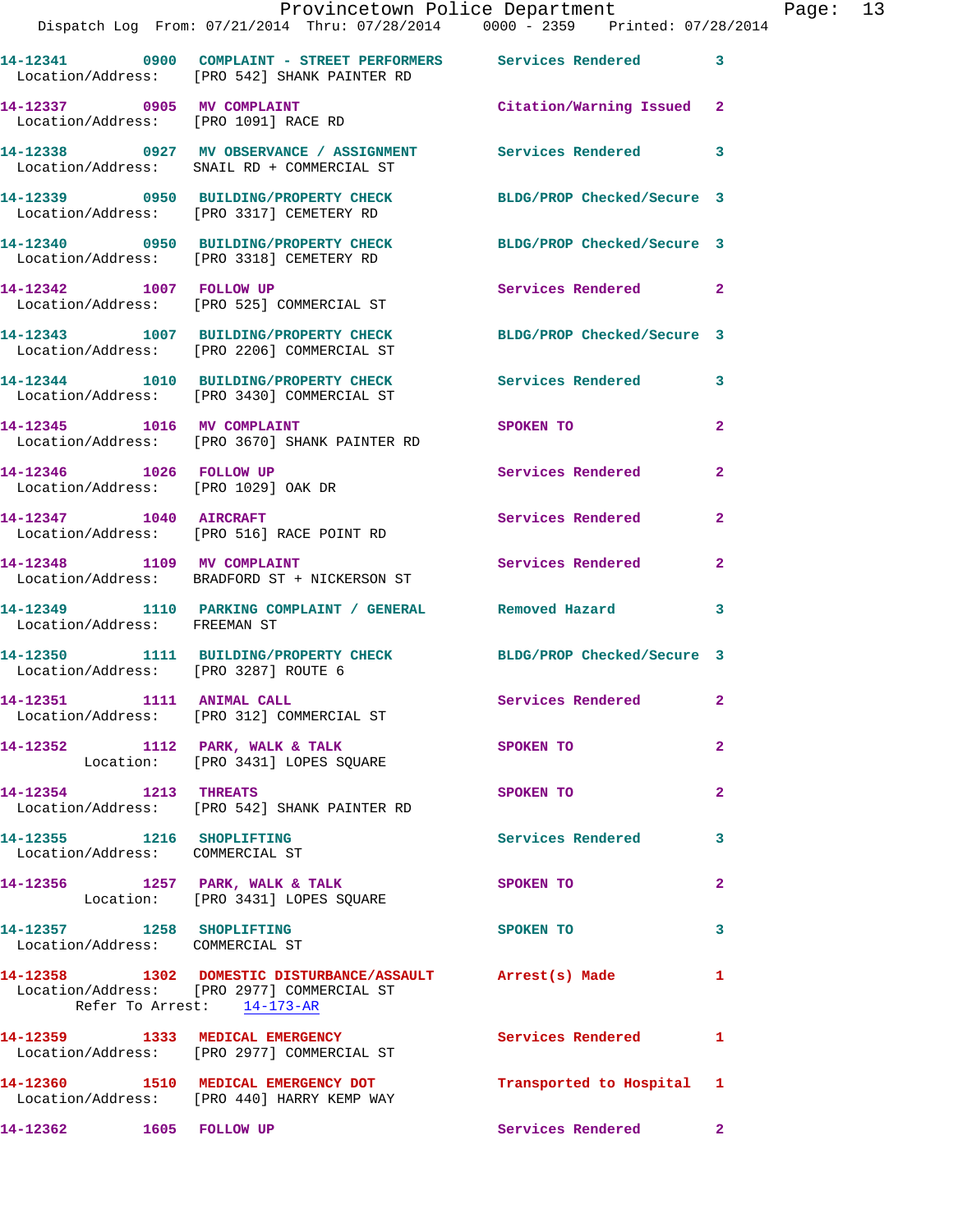|                                      | Provincetown Police Department The Page: 14<br>Dispatch Log From: 07/21/2014 Thru: 07/28/2014 0000 - 2359 Printed: 07/28/2014 |                          |                         |  |
|--------------------------------------|-------------------------------------------------------------------------------------------------------------------------------|--------------------------|-------------------------|--|
|                                      | Location/Address: [PRO 396] COMMERCIAL ST                                                                                     |                          |                         |  |
| Location/Address: CONWELL ST         | 14-12364 1657 MV OBSERVANCE / ASSIGNMENT Services Rendered 3                                                                  |                          |                         |  |
|                                      | 14-12365 1704 MEDICAL EMERGENCY PATIENT REFUSAL<br>Location/Address: [PRO 3222] ALDEN ST                                      |                          | 1                       |  |
|                                      | 14-12366 1711 DIG SAFE/WATER DEPARTMENT SPOKEN TO<br>Location: 16 SAWYER GROVE RD TRURO                                       |                          | 3                       |  |
|                                      | 14-12367 1747 LOST WALLET<br>Location/Address: [PRO 1953] COMMERCIAL ST                                                       | Services Rendered        | 3                       |  |
| Location/Address: [PRO 571] ALDEN ST | 14-12368 1903 BUILDING/PROPERTY CHECK BLDG/PROP Checked/Secure 3                                                              |                          |                         |  |
| Location/Address: [PRO 571] ALDEN ST | 14-12369 1905 BUILDING/PROPERTY CHECK BLDG/PROP Checked/Secure 3                                                              |                          |                         |  |
|                                      | 14-12370 1915 FOUND IPHONE/RETURNED<br>Location/Address: [PRO 2539] RYDER ST EXT                                              | Services Rendered 3      |                         |  |
|                                      | 14-12371 1926 ALARM - GENERAL<br>Location/Address: [PRO 3183] MEADOW RD                                                       | <b>False Alarm</b>       | 1                       |  |
|                                      | 14-12372 1948 BUILDING/PROPERTY CHECK BLDG/PROP Checked/Secure 3<br>Location/Address: [PRO 519] RACE POINT RD                 |                          |                         |  |
|                                      | 14-12373 1957 MV STOP<br>Location/Address: [PRO 61] BRADFORD ST                                                               | <b>VERBAL WARNING</b>    | $\overline{\mathbf{3}}$ |  |
|                                      | 14-12374 1957 BUILDING/PROPERTY CHECK BLDG/PROP Checked/Secure 3<br>Location/Address: [PRO 1638] COMMERCIAL ST                |                          |                         |  |
|                                      | 14-12375 2003 FOX ON CAR<br>Location/Address: [PRO 2470] BREWSTER ST                                                          | Services Rendered        | $\mathbf{2}$            |  |
| 14-12376 2020 FOLLOW UP              | Location/Address: [PRO 2499] RACE POINT RD                                                                                    | Services Rendered        | $\overline{2}$          |  |
| 14-12377 2032 LOST KEYS              | Location/Address: [PRO 542] SHANK PAINTER RD                                                                                  | Services Rendered        | 3                       |  |
|                                      | 14-12378 2045 LOST MN LICENSE<br>Location/Address: [PRO 542] SHANK PAINTER RD                                                 | Services Rendered        | $\mathbf{3}$            |  |
|                                      | 14-12379 2050 PEDICAB STOP/VERBAL WARNING VERBAL WARNING<br>Location/Address: [PRO 16] BRADFORD ST                            |                          | $\overline{a}$          |  |
| Location/Address: [PRO 3287] ROUTE 6 | 14-12380 2056 BUILDING/PROPERTY CHECK BLDG/PROP Checked/Secure 3                                                              |                          |                         |  |
|                                      | 14-12381 2058 FOUND KINDLE<br>Location/Address: [PRO 771] BREWSTER ST                                                         | <b>Services Rendered</b> | $\mathbf{3}$            |  |
|                                      | 14-12382 2116 FOUND IPHONE<br>Location/Address: [PRO 105] COMMERCIAL ST                                                       | Services Rendered 3      |                         |  |
|                                      | 14-12383 2119 MV STOP<br>Location/Address: ROUTE 6 + SNAIL RD                                                                 | <b>VERBAL WARNING</b>    | 3                       |  |
|                                      | 14-12384 2147 BUILDING/PROPERTY CHECK BLDG/PROP Checked/Secure 3<br>Location/Address: [PRO 2206] COMMERCIAL ST                |                          |                         |  |
|                                      | 14-12385 2229 MV STOP<br>Location/Address: [PRO 539] SHANK PAINTER RD                                                         | <b>VERBAL WARNING</b>    | 3                       |  |
|                                      | 14-12387 2255 NOISE COMPLAINT/DOG COMPL SPOKEN TO<br>Location/Address: [PRO 1440] WASHINGTON AVE                              |                          | 3                       |  |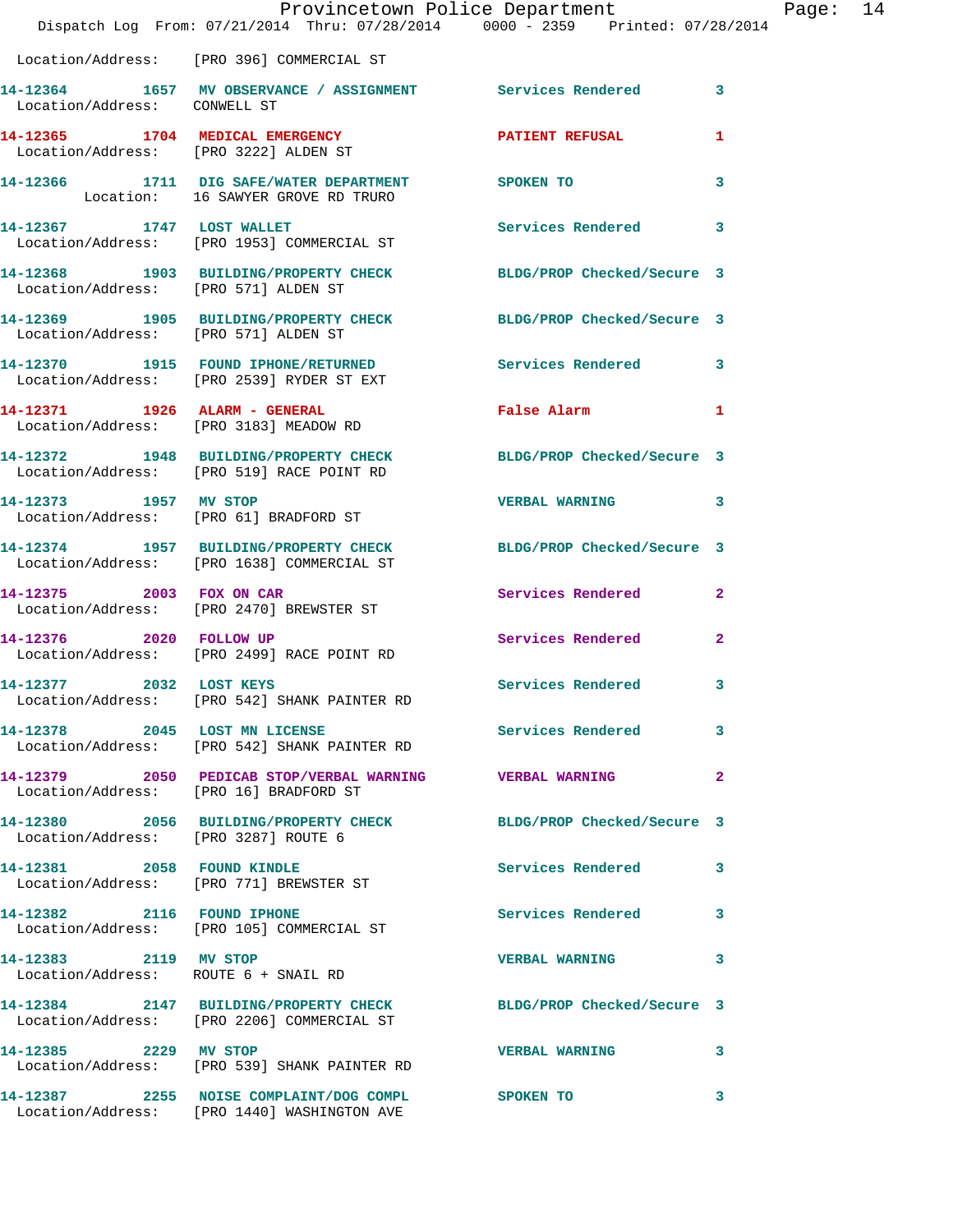## Provincetown Police Department Page: 15 Dispatch Log From: 07/21/2014 Thru: 07/28/2014 0000 - 2359 Printed: 07/28/2014

|                                                                       | 14-12386 2256 MEDICAL EMERGENCY<br>Location/Address: [PRO 253] COMMERCIAL ST                                      | <b>Services Rendered</b>  | $\mathbf{1}$            |
|-----------------------------------------------------------------------|-------------------------------------------------------------------------------------------------------------------|---------------------------|-------------------------|
| 14-12388 2322 NOISE COMPLAINT<br>Location/Address: [PRO 82] CENTER ST |                                                                                                                   | No Action Required 3      |                         |
|                                                                       | 14-12389 2323 BUILDING/PROPERTY CHECK BLDG/PROP Checked/Secure 3<br>Location/Address: [PRO 1778] SHANK PAINTER RD |                           |                         |
|                                                                       | 14-12390 2333 MEDICAL EMERGENCY<br>Location/Address: STANDISH ST + COMMERCIAL ST                                  | Transported to Hospital 1 |                         |
|                                                                       | 14-12391 2333 BUILDING/PROPERTY CHECK BLDG/PROP Checked/Secure 3<br>Location/Address: [PRO 530] SHANK PAINTER RD  |                           |                         |
|                                                                       | 14-12392 2335 BUILDING/PROPERTY CHECK BLDG/PROP Checked/Secure 3<br>Location/Address: [PRO 175] COMMERCIAL ST     |                           |                         |
|                                                                       | 14-12393 2340 MV OBSERVANCE / ASSIGNMENT No Action Required<br>Location/Address: BRADFORD ST + HOWLAND ST         |                           | 3                       |
| 14-12394 2343 ANIMAL CALL                                             | Location/Address: [PRO 306] COMMERCIAL ST                                                                         | Services Rendered         | $\overline{2}$          |
| 14-12395 2350 MV STOP                                                 | Location/Address: BRADFORD ST + CENTER ST                                                                         | <b>VERBAL WARNING</b>     | 3                       |
|                                                                       | 14-12396 2352 LIQUOR LAW VIOLATION<br>Location/Address: [PRO 399] COMMERCIAL ST                                   | Arrest(s) Made            | $\overline{\mathbf{3}}$ |

Refer To Arrest: 14-174-AR

## **For Date: 07/26/2014 - Saturday**

| 14-12397 0029 FOUND MA LIC<br>Location/Address: COMMERCIAL ST |                                                                                                                | No Action Required 3      |                         |    |
|---------------------------------------------------------------|----------------------------------------------------------------------------------------------------------------|---------------------------|-------------------------|----|
|                                                               | 14-12398 0048 BUILDING/PROPERTY CHECK BLDG/PROP Checked/Secure 3<br>Location/Address: [PRO 182] COMMERCIAL ST  |                           |                         |    |
|                                                               | 14-12399 0052 LOBBY TRAFFIC<br>Location/Address: [PRO 542] SHANK PAINTER RD                                    | Services Rendered         | $\overline{2}$          | 24 |
| Location: CENTER ROAM                                         | 14-12400 0057 PARK, WALK & TALK                                                                                | No Action Required        | $\overline{2}$          |    |
| Location/Address: COMMERCIAL ST                               | 14-12401 0131 MEDICAL EMERGENCY                                                                                | Transported to Hospital 1 |                         |    |
| Refer To Arrest: 14-175-AR                                    | 14-12402 0131 DISTURBANCE<br>Location/Address: RYDER ST + COMMERCIAL ST                                        | Arrest(s) Made            | 1                       |    |
|                                                               | 14-12403 0159 BUILDING/PROPERTY CHECK BLDG/PROP Checked/Secure 3<br>Location/Address: [PRO 3256] COMMERCIAL ST |                           |                         |    |
|                                                               | 14-12404 0214 MISSING PERSON<br>Location/Address: [PRO 1174] WINTHROP ST                                       | No Action Required        | 1                       |    |
|                                                               | 14-12405 0541 MV OBSERVANCE / ASSIGNMENT Services Rendered<br>Location/Address: BRADFORD ST + RYDER ST         |                           | $\overline{\mathbf{3}}$ |    |
| 14-12407 0720 AIRCRAFT                                        | Location/Address: [PRO 516] RACE POINT RD                                                                      | Services Rendered         | $\overline{2}$          |    |
|                                                               | 14-12408 0739 TEST CALL NO RESPONSE Transported to Hospital 1<br>Location/Address: [PRO 1892] SHANK PAINTER RD |                           |                         |    |
|                                                               | 14-12409 0758 BUILDING/PROPERTY CHECK BLDG/PROP Checked/Secure 3<br>Location/Address: [PRO 440] HARRY KEMP WAY |                           |                         |    |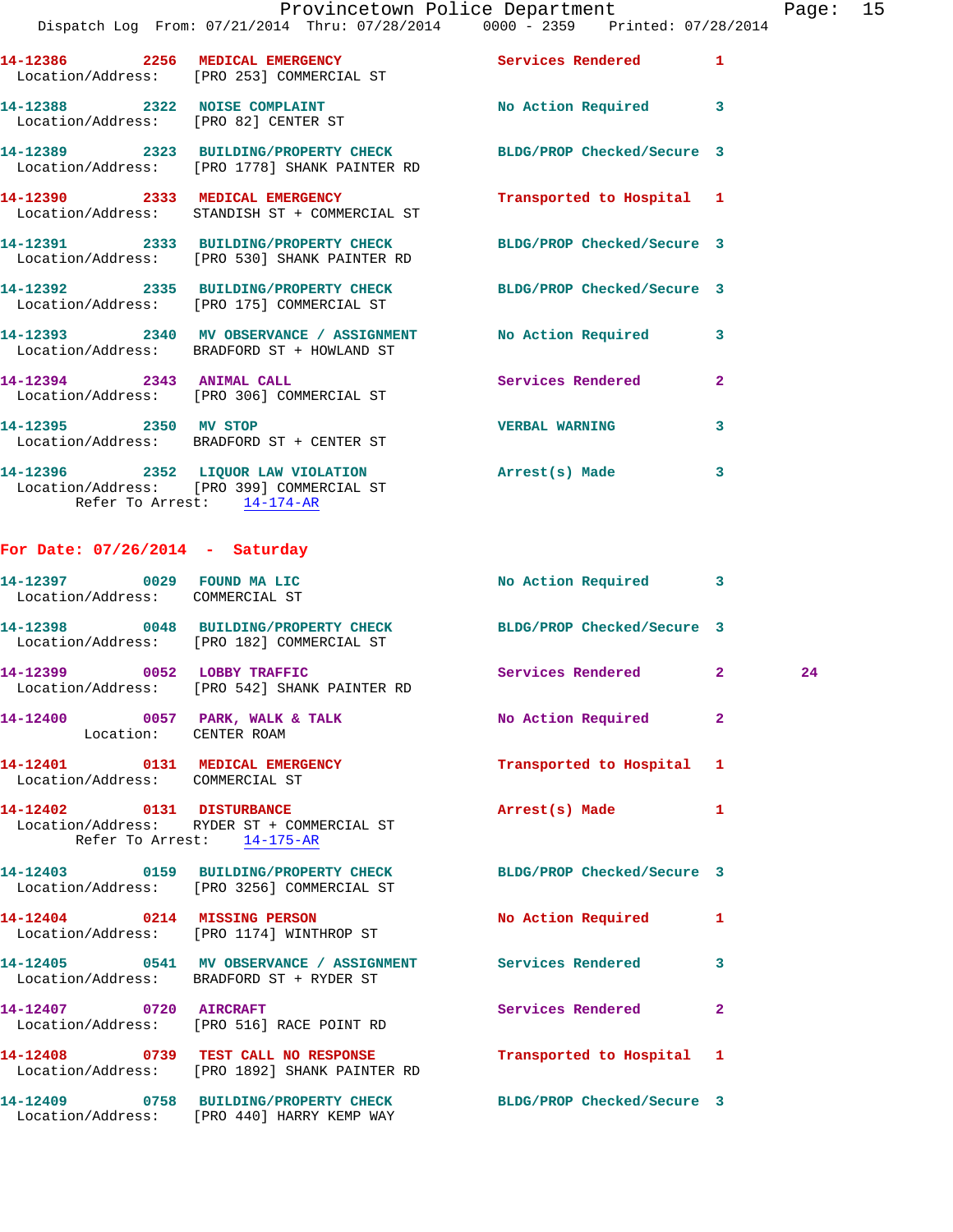|                                 | Provincetown Police Department The Rage: 16<br>Dispatch Log From: 07/21/2014 Thru: 07/28/2014   0000 - 2359   Printed: 07/28/2014 |                          |                |   |  |
|---------------------------------|-----------------------------------------------------------------------------------------------------------------------------------|--------------------------|----------------|---|--|
|                                 | 14-12410 0807 MV OBSERVANCE / ASSIGNMENT Services Rendered 3<br>Location/Address: [PRO 1562] CONWELL ST                           |                          |                |   |  |
|                                 | 14-12415 0815 LOST WALLET<br>Location/Address: [PRO 542] SHANK PAINTER RD                                                         | Services Rendered 3      |                |   |  |
|                                 | 14-12411 0847 BUILDING/PROPERTY CHECK BLDG/PROP Checked/Secure 3<br>Location/Address: [PRO 519] RACE POINT RD                     |                          |                |   |  |
| Location/Address: COMMERCIAL ST | 14-12412 0904 FOLLOW UP/DOG BITE Citation/Warning Issued 2                                                                        |                          |                |   |  |
|                                 | 14-12418 0905 MV COMPLAINT/SPEEDING Services Rendered 2<br>Location/Address: PEARL ST + BRADFORD ST                               |                          |                |   |  |
|                                 | 14-12413 0910 PARK, WALK & TALK 3 Services Rendered<br>Location/Address: [PRO 105] COMMERCIAL ST                                  |                          | $\overline{2}$ |   |  |
|                                 | 14-12414 0944 BIKE GENERAL/ABANDONED<br>Location/Address: [PRO 3163] WINTHROP ST                                                  | Could Not Locate         | $\mathbf{2}$   |   |  |
|                                 | 14-12416 0950 ANIMAL CALL/BARKING DOG Services Rendered<br>Location/Address: COMMERCIAL ST + SNOW ST                              |                          | $\mathbf{2}$   |   |  |
|                                 | 14-12417 1010 FOLLOW UP<br>Location/Address: [PRO 1181] COMMERCIAL ST                                                             | Services Rendered 2      |                |   |  |
|                                 | 14-12419 1016 ANIMAL CALL/CAT SCRATCH Services Rendered<br>Location/Address: [PRO 2645] SHANK PAINTER RD                          |                          | $\mathbf{2}$   |   |  |
|                                 | 14-12420 1025 FOUND WALLET/RETURNED Services Rendered 3<br>Location/Address: [PRO 542] SHANK PAINTER RD                           |                          |                |   |  |
|                                 | 14-12421 1041 ANIMAL CALL/PET PANTRY Services Rendered<br>Location/Address: [PRO 3296] SHANK PAINTER RD                           |                          | $\mathbf{2}$   |   |  |
| 14-12422 1050 COMPLAINT         | Location: [PRO 3431] LOPES SQUARE                                                                                                 | SPOKEN TO                | $\mathbf{3}$   |   |  |
|                                 | 14-12423 1054 FOUND PURSE<br>Location/Address: [PRO 542] SHANK PAINTER RD                                                         | Services Rendered 3      |                | 1 |  |
| 14-12424 1115 MV STOP           | Location/Address: [PRO 1329] COMMERCIAL ST                                                                                        | <b>VERBAL WARNING</b>    |                |   |  |
| Location/Address: CONANT ST     | 14-12425 1124 PARKING COMPLAINT / GENERAL Citation/Warning Issued 3                                                               |                          |                |   |  |
| 14-12427 1246 ASSIST CITIZEN    | Location/Address: [PRO 512] PRINCE ST                                                                                             | Services Rendered 3      |                |   |  |
| Location/Address: NELSON AVE    | 14-12429 1249 ANIMAL CALL/BARKING DOG Unfounded                                                                                   |                          | $\overline{2}$ |   |  |
|                                 | 14-12428 1250 ASSIST CITIZEN<br>Location/Address: [PRO 392] COMMERCIAL ST                                                         | SPOKEN TO                | 3              |   |  |
|                                 | 14-12430 1252 DISORDERLY<br>Location/Address: [PRO 512] PRINCE ST                                                                 | SPOKEN TO                | $\mathbf{2}$   |   |  |
|                                 | 14-12431 1302 PARK, WALK & TALK 1988 Services Rendered<br>Location: [PRO 3431] LOPES SQUARE                                       |                          | $\mathbf{2}$   |   |  |
|                                 | 14-12432 1335 LOST WALLET<br>Location/Address: [PRO 542] SHANK PAINTER RD                                                         | <b>Services Rendered</b> | 3              |   |  |
| 14-12433 1348 ALARM - GENERAL   | Location/Address: [PRO 3910] BAYBERRY AVE                                                                                         | SPOKEN TO                | 1              |   |  |
| 14-12434 1350 HAZARDS           |                                                                                                                                   | Extinguished             | $\mathbf{2}$   |   |  |

Location/Address: [PRO 2590] NELSON AVE + RACE POINT RD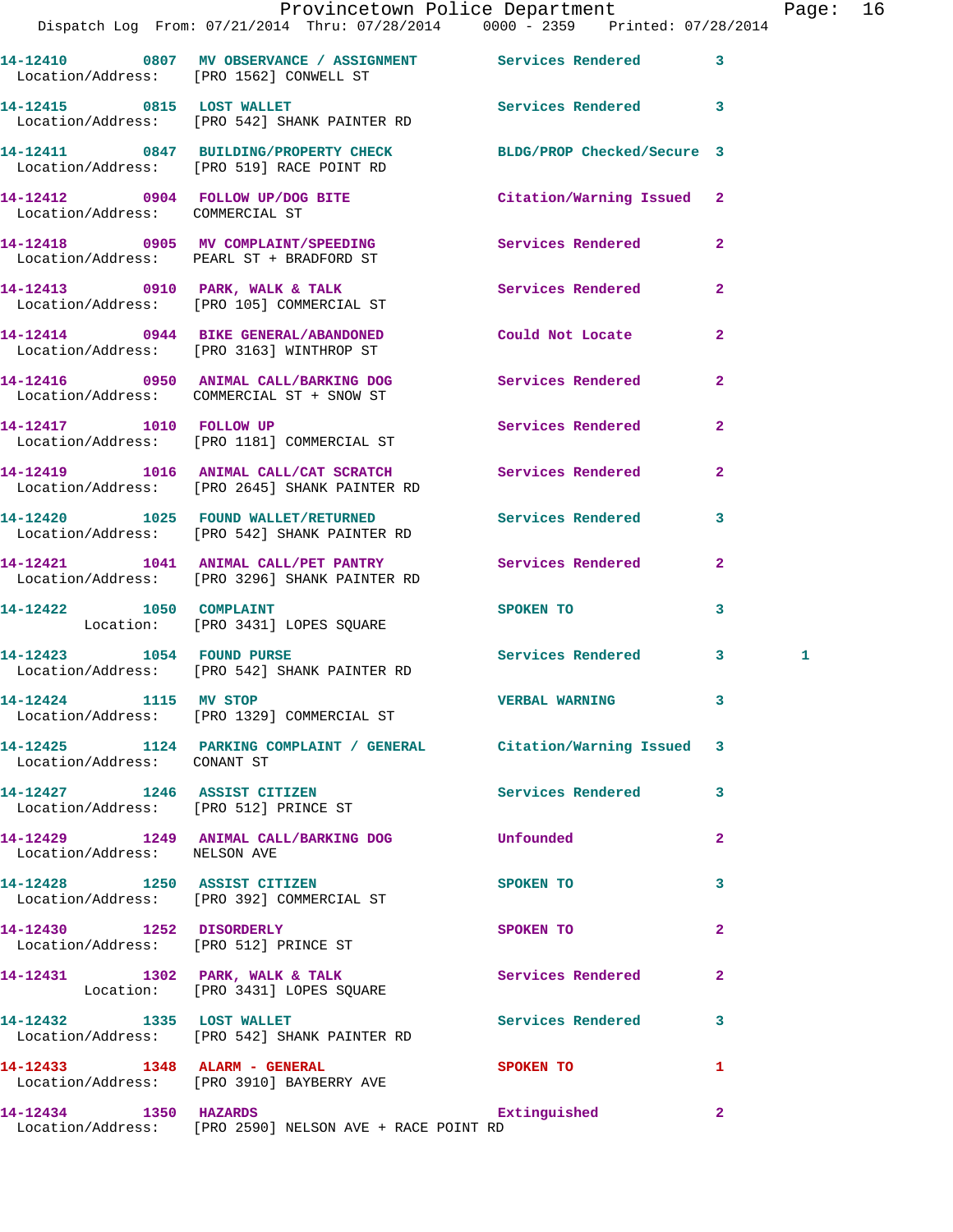| 14-12435    1525    FOUND PERSON                                      |                                                                                     | Services Rendered          | 3              |
|-----------------------------------------------------------------------|-------------------------------------------------------------------------------------|----------------------------|----------------|
| 14-12436   1614   STAFF IN SCHOOL                                     |                                                                                     | <b>Services Rendered</b>   | 3              |
|                                                                       | 14-12437 1653 MEDICAL EMERGENCY<br>Location/Address: [PRO 2543] MACMILLAN WHARF     | <b>PATIENT REFUSAL</b>     | 1              |
| 14-12438 1725 MV STOP                                                 | Location/Address: [PRO 2818] CONWELL ST                                             | SPOKEN TO                  | 3              |
|                                                                       | 14-12439 1739 FOUND LG PHONE<br>Location/Address: [PRO 165] COMMERCIAL ST           | <b>Services Rendered</b>   | 3              |
| 14-12441 1814 DOG IN CAR                                              | Location/Address: [PRO 526] RYDER ST EXT                                            | Services Rendered 2        |                |
|                                                                       | 14-12442 1818 BUILDING/PROPERTY CHECK<br>Location/Address: [PRO 2500] COMMERCIAL ST | BLDG/PROP Checked/Secure 3 |                |
| 14-12443 1829 DOG IN CAR                                              | Location/Address: [PRO 75] CAPTAIN BERTIES WAY                                      | Services Rendered          | $\mathbf{2}$   |
| Location/Address: CONWELL ST                                          | 14-12444 1910 MV OBSERVANCE / ASSIGNMENT Services Rendered                          |                            | 3              |
| 14-12445 1914 NOISE COMPLAINT<br>Location/Address: [PRO 82] CENTER ST |                                                                                     | LICENSING VIOLATION        | $\mathbf{3}$   |
| Refer To Accident: 14-40-AC                                           | 14-12446    1927 MV ACCIDENT<br>Location/Address: [PRO 2704] COMMERCIAL ST          | Services Rendered          | $\blacksquare$ |
|                                                                       | 14-12447 1956 BUILDING/PROPERTY CHECK<br>Location/Address: [PRO 519] RACE POINT RD  | BLDG/PROP Checked/Secure 3 |                |
|                                                                       | 14-12448 2019 BUILDING/PROPERTY CHECK<br>Location/Address: [PRO 1638] COMMERCIAL ST | BLDG/PROP Checked/Secure 3 |                |
|                                                                       | 14-12449 2103 BUILDING/PROPERTY CHECK<br>Location/Address: [PRO 175] COMMERCIAL ST  | BLDG/PROP Checked/Secure 3 |                |
| 14-12450 2104 BAR CHECK                                               | Location/Address: [PRO 3276] COMMERCIAL ST                                          | LICENSING/NO ACTION 2      |                |
| 14-12452 2128 BAR CHECK                                               | Location/Address: [PRO 208] COMMERCIAL ST                                           | LICENSING/NO ACTION        | $\mathbf{2}$   |
| 14-12453 2136 BAR CHECK                                               | Location/Address: [PRO 2675] COMMERCIAL ST                                          | Services Rendered          | $\mathbf{2}$   |
| 14-12454 2137 BAR CHECK                                               | Location/Address: [PRO 3908] COMMERCIAL ST                                          | LICENSING/NO ACTION        | $\mathbf{2}$   |
| 14-12455 2151 DISTURBANCE                                             | Location/Address: [PRO 3443] COMMERCIAL ST                                          | Services Rendered          | 1              |
| 14-12456 2206 MV STOP                                                 | Location/Address: [PRO 2558] BRADFORD ST                                            | <b>VERBAL WARNING</b>      | $\mathbf{3}$   |
| 14-12457 2206 MV ACCIDENT                                             | Location/Address: ROUTE 6 + CONWELL ST                                              | Services Rendered          | $\mathbf{1}$   |
| 14-12458 2211 BAR CHECK                                               | Location/Address: [PRO 3918] COMMERCIAL ST                                          | LICENSING/NO ACTION        | $\mathbf{2}$   |
| 14-12459 2212 BAR CHECK                                               | Location/Address: [PRO 3633] COMMERCIAL ST                                          | LICENSING/NO ACTION 2      |                |
| 14-12460 2222 BAR CHECK                                               | Location/Address: [PRO 3607] BRADFORD ST                                            | LICENSING/NO ACTION        | $\mathbf{2}$   |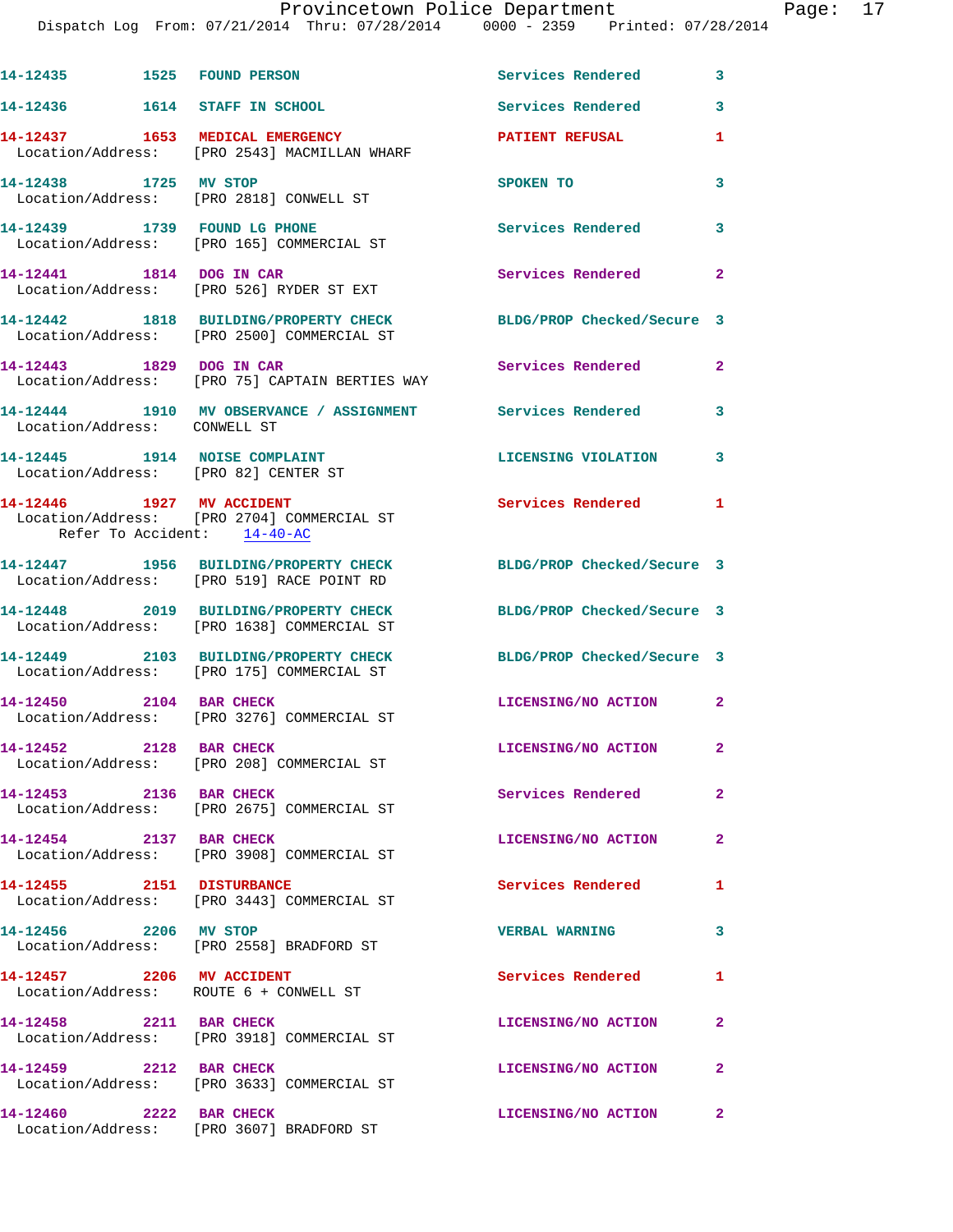Page:  $18$ <br>2014

|                                                          | Provincetown Police Department<br>Dispatch Log From: 07/21/2014 Thru: 07/28/2014 0000 - 2359 Printed: 07/28/2014  |                          |                |
|----------------------------------------------------------|-------------------------------------------------------------------------------------------------------------------|--------------------------|----------------|
| 14-12462 2230 BAR CHECK                                  | Location/Address: [PRO 80] CARVER ST                                                                              | LICENSING/NO ACTION      | $\overline{2}$ |
|                                                          | 14-12461 2233 NOISE COMPLAINT<br>Location/Address: COOK ST + COMMERCIAL ST                                        | <b>Services Rendered</b> | 3              |
| 14-12463 2235 BAR CHECK                                  | Location/Address: [PRO 3973] BRADFORD ST                                                                          | LICENSING/NO ACTION      | $\overline{a}$ |
|                                                          | 14-12464 2242 BAR CHECK<br>Location/Address: [PRO 382] COMMERCIAL ST                                              | LICENSING/NO ACTION      | $\mathbf{2}$   |
| 14-12465 2302 COMPLAINT                                  | Location/Address: [PRO 545] SHANK PAINTER RD                                                                      | <b>Services Rendered</b> | 3              |
| 14-12466 2306 FAKE ID<br>Location/Address: COMMERCIAL ST |                                                                                                                   | <b>Services Rendered</b> | 3              |
|                                                          | 14-12467 2309 MEDICAL EMERGENCY<br>Location/Address: [PRO 2500] COMMERCIAL ST                                     | <b>Services Rendered</b> | 1              |
| 14-12468 2314 FAKE ID                                    | Location/Address: [PRO 3236] COMMERCIAL ST                                                                        | Services Rendered        | 3              |
|                                                          | 14-12469 2332 MV OBSERVANCE / ASSIGNMENT Services Rendered<br>Location/Address: BRADFORD ST + HOWLAND ST          |                          | 3              |
| 14-12471 2343 MV STOP                                    | Location/Address: BRADFORD ST + KENDALL LN                                                                        | <b>VERBAL WARNING</b>    | 3              |
|                                                          | 14-12472 2351 BUILDING/PROPERTY CHECK BLDG/PROP Checked/Secure 3<br>Location/Address: [PRO 519] RACE POINT RD     |                          |                |
| For Date: $07/27/2014$ - Sunday                          |                                                                                                                   |                          |                |
|                                                          | 14-12473 0001 BUILDING/PROPERTY CHECK BLDG/PROP Checked/Secure 3<br>Location/Address: [PRO 530] SHANK PAINTER RD  |                          |                |
|                                                          | 14-12474 0006 BUILDING/PROPERTY CHECK BLDG/PROP Checked/Secure 3<br>Location/Address: [PRO 1778] SHANK PAINTER RD |                          |                |
| Location/Address: COMMERCIAL ST                          | 14-12475 0012 PARK, WALK & TALK Services Rendered                                                                 |                          | $\mathbf{2}$   |
| 14-12476 0016 BAR CHECK                                  | Location/Address: [PRO 2737] COMMERCIAL ST                                                                        | Services Rendered        | $\mathbf{2}$   |
| 14-12477 0017 BAR CHECK                                  | Location/Address: [PRO 399] COMMERCIAL ST                                                                         | Services Rendered        | $\overline{a}$ |
|                                                          | 14-12478 0029 ALARM - FIRE<br>Location/Address: [PRO 2702] COMMERCIAL ST                                          | False Alarm              | 1              |
| 14-12479 0039 MV STOP                                    | Location/Address: BANGS ST + BRADFORD ST                                                                          | <b>VERBAL WARNING</b>    | 3              |
| 14-12480 0041 BAR CHECK                                  | Location/Address: [PRO 3443] COMMERCIAL ST                                                                        | <b>Services Rendered</b> | $\mathbf{2}$   |
| Location: DOWNTOWN                                       | 14-12481 0043 PARK, WALK & TALK 1999 Services Rendered                                                            |                          | $\mathbf{2}$   |
|                                                          | 14-12483 0120 DISTURBANCE<br>Location/Address: [PRO 196] COMMERCIAL ST                                            | <b>Services Rendered</b> | 1              |
|                                                          | 14-12484  0144 MV OBSERVANCE / ASSIGNMENT Services Rendered<br>Location/Address: BRADFORD ST + RYDER ST           |                          | 3              |
| 14-12485 0153 MV STOP                                    |                                                                                                                   | <b>VERBAL WARNING</b>    | 3              |
|                                                          |                                                                                                                   |                          |                |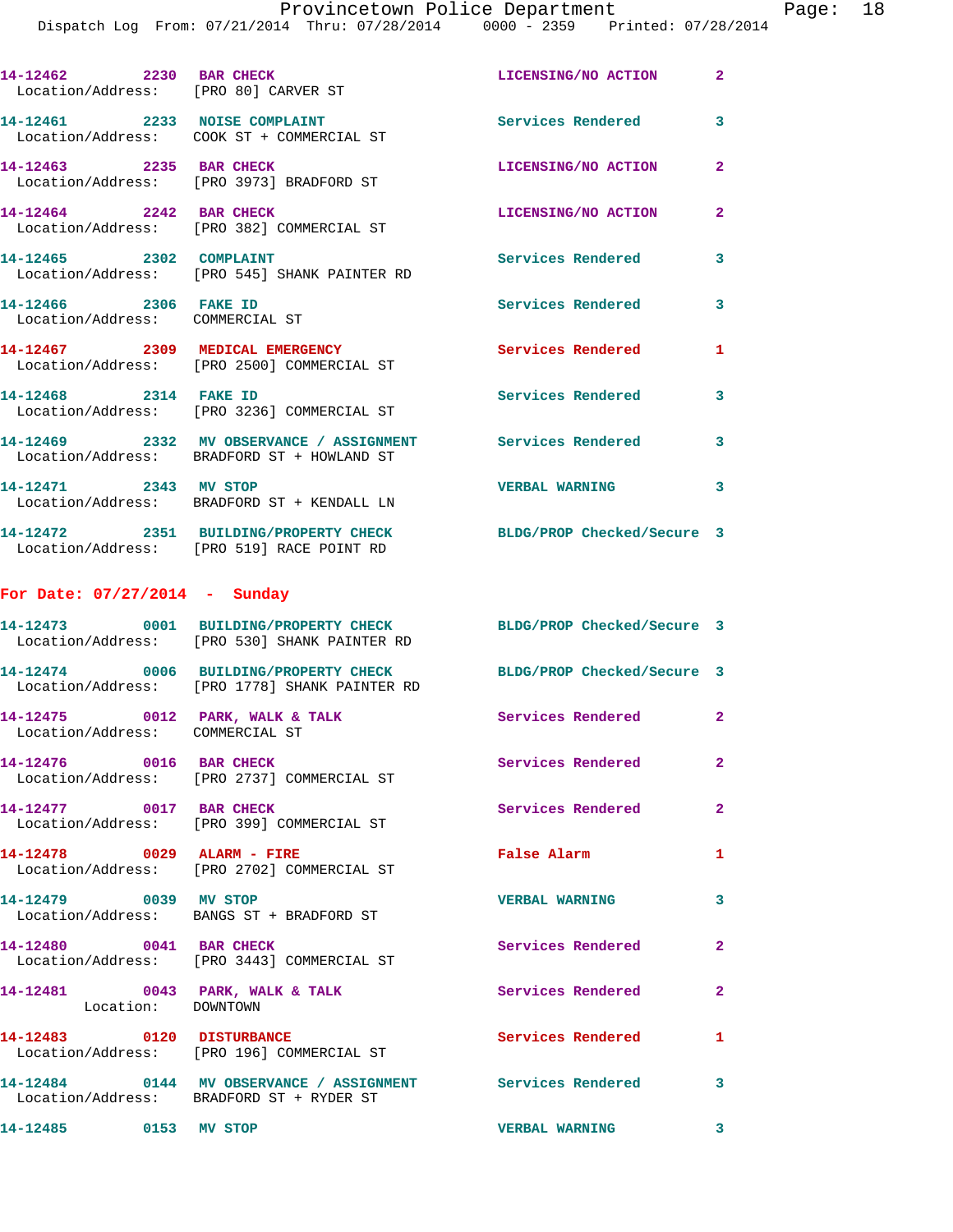|                                                       | Provincetown Police Department<br>Dispatch Log From: 07/21/2014 Thru: 07/28/2014   0000 - 2359   Printed: 07/28/2014 |                             |              | Page: 19 |  |
|-------------------------------------------------------|----------------------------------------------------------------------------------------------------------------------|-----------------------------|--------------|----------|--|
| Location/Address: STANDISH ST                         |                                                                                                                      |                             |              |          |  |
|                                                       | 14-12486 0232 FOUND DEBIT CARD<br>Location/Address: [PRO 542] SHANK PAINTER RD                                       | Services Rendered 3         |              |          |  |
|                                                       | 14-12487 0243 FOUND SALEMFIVE BANK CARD Services Rendered 3<br>Location/Address: [PRO 542] SHANK PAINTER RD          |                             |              |          |  |
|                                                       | 14-12488 0409 BUILDING/PROPERTY CHECK BLDG/PROP Checked/Secure 3<br>Location/Address: [PRO 175] COMMERCIAL ST        |                             |              |          |  |
| 14-12489 0421 MV STOP<br>Location/Address: CONWELL ST |                                                                                                                      | VERBAL WARNING 3            |              |          |  |
|                                                       | 14-12491 0521 BUILDING/PROPERTY CHECK BLDG/PROP Checked/Secure 3<br>Location/Address: [PRO 1638] COMMERCIAL ST       |                             |              |          |  |
|                                                       | 14-12490 0522 LOBBY TRAFFIC<br>Location/Address: [PRO 542] SHANK PAINTER RD                                          | Services Rendered 2         |              | 24       |  |
|                                                       | 14-12492 0529 BUILDING/PROPERTY CHECK BLDG/PROP Checked/Secure 3<br>Location/Address: [PRO 440] HARRY KEMP WAY       |                             |              |          |  |
|                                                       | 14-12493 0544 ANIMAL CALL<br>Location/Address: ROUTE 6 + SHANK PAINTER RD                                            | Services Rendered 2         |              |          |  |
|                                                       | 14-12494 0559 BUILDING/PROPERTY CHECK BLDG/PROP Checked/Secure 3<br>Location/Address: [PRO 3256] COMMERCIAL ST       |                             |              |          |  |
|                                                       | 14-12495 0621 SUSPICIOUS VEHICLE<br>Location/Address: [PRO 43] BRADFORD ST                                           | SPOKEN TO                   | $\mathbf{2}$ |          |  |
|                                                       | 14-12496 0739 MEDICAL EMERGENCY<br>Location/Address: [PRO 18] BRADFORD ST                                            | Services Rendered 1         |              |          |  |
| Refer To Accident: 14-41-AC                           | 14-12497 0759 BIKE ACCIDENT/TRANSPORT Transported to Hospital 2<br>Location/Address: WINSLOW ST + BRADFORD ST        |                             |              |          |  |
|                                                       | 14-12498 0824 BUILDING/PROPERTY CHECK BLDG/PROP Checked/Secure 3<br>Location/Address: [PRO 3259] MACMILLAN WHARF     |                             |              |          |  |
|                                                       | 14-12500 0928 PARK, WALK & TALK Services Rendered 2<br>Location/Address: [PRO 105] COMMERCIAL ST                     |                             |              |          |  |
| 14-12501 0931 LOST WALLET                             | Location/Address: [PRO 542] SHANK PAINTER RD                                                                         | Services Rendered 3         |              |          |  |
|                                                       | 14-12502 0933 LOST IPHONE<br>Location/Address: [PRO 542] SHANK PAINTER RD                                            | Services Rendered 3         |              |          |  |
| 14-12503 0936 VERBAL SPEED                            | Location/Address: RACE POINT RD + NELSON AVE                                                                         | VERBAL WARNING 3            |              |          |  |
|                                                       | 14-12504 0941 VERBAL SPEED<br>Location/Address: RACE POINT RD + NELSON AVE                                           | VERBAL WARNING 3            |              |          |  |
|                                                       | 14-12505 1009 PARK, WALK & TALK 5 Services Rendered 2<br>Location: [PRO 3431] LOPES SQUARE                           |                             |              |          |  |
|                                                       | 14-12506 1023 PARK, WALK & TALK<br>Location/Address: [PRO 105] COMMERCIAL ST                                         | <b>Services Rendered 22</b> |              |          |  |
| Location/Address: RACE POINT RD                       | 14-12507 1030 MV COMPLAINT/SPEED SPOKEN TO                                                                           |                             | $\mathbf{2}$ |          |  |
| Location/Address: [PRO 2521] ROUTE 6                  | 14-12508 1100 MV OBSERVANCE / ASSIGNMENT Services Rendered 3                                                         |                             |              |          |  |
|                                                       | 14-12509 1114 BURGLAR ALARM<br>Location/Address: [PRO 1671] MASONIC PL                                               | False Alarm                 | $\mathbf{1}$ |          |  |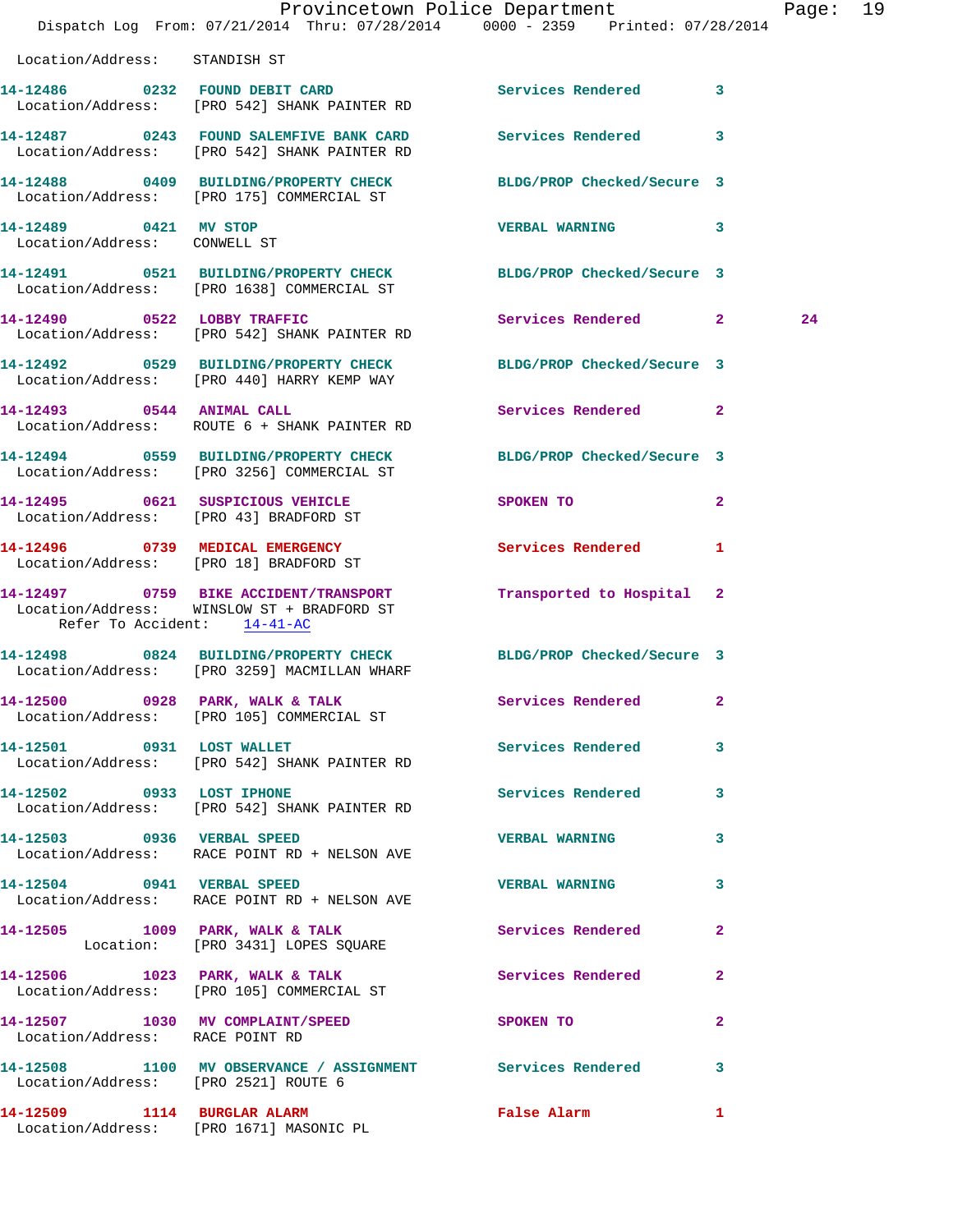|                                                       | 14-12510 1140 PARKED MV COMPLAINT No Action Required<br>Location/Address: [PRO 3231] BRADFORD ST                                                                |                            | $\mathbf{2}$   |   |
|-------------------------------------------------------|-----------------------------------------------------------------------------------------------------------------------------------------------------------------|----------------------------|----------------|---|
|                                                       | 14-12511 1142 ASSIST CITIZEN<br>Location/Address: [PRO 350] COMMERCIAL ST                                                                                       | No Action Required         | 3              |   |
|                                                       | 14-12512 1155 PARKING COMPLAINT / GENERAL GONE ON ARRIVAL<br>Location/Address: [PRO 2543] MACMILLAN WHARF                                                       |                            | 3              |   |
|                                                       | 14-12513 1159 MV VANDALISM<br>Location/Address: [PRO 94] BRADFORD ST                                                                                            | SPOKEN TO                  | $\overline{2}$ |   |
|                                                       | 14-12514 1218 PARKED MV COMPLAINT<br>Location/Address: ALDEN ST + CEMETERY RD                                                                                   | No Action Required         | $\mathbf{2}$   |   |
|                                                       | 14-12515 1244 MV OBSERVANCE / ASSIGNMENT Services Rendered<br>Location/Address: BREWSTER ST + PEARL ST                                                          |                            | 3              |   |
|                                                       | 14-12516 1255 HAZARD/MV COMPLAINT<br>Location/Address: HANCOCK ST + BRADFORD ST                                                                                 | Taken/Referred to Other    | $\mathbf{2}$   |   |
|                                                       | 14-12517 1258 COMPLAINT - STREET PERFORMERS SPOKEN TO<br>Location/Address: [PRO 196] COMMERCIAL ST                                                              |                            | 3              |   |
|                                                       | 14-12518 1301 ARRESTS/CREDIT CARD FRAUD Arrest(s) Made<br>Location/Address: [PRO 183] COMMERCIAL ST<br>Refer To $P/C$ : 14-177-AR<br>Refer To $P/C$ : 14-178-AR |                            | $\overline{2}$ | 1 |
| Location/Address: STANDISH AVE                        | 14-12519 1334 MV STOP                                                                                                                                           | Services Rendered          | 3              |   |
|                                                       | 14-12520 1354 EVALUATION/TRANSPORT Transported to Hospital 1<br>Location/Address: [PRO 542] SHANK PAINTER RD                                                    |                            |                |   |
| Location/Address: COMMODORE AVE                       | 14-12521 1436 LANDLORD/TENANT                                                                                                                                   | SPOKEN TO                  | $\mathbf{2}$   |   |
|                                                       | 14-12522 1444 MEDICAL EMERGENCY/PAIN IN CHES PATIENT REFUSAL<br>Location/Address: [PRO 1012] NELSON AVE                                                         |                            | 1              |   |
|                                                       | 14-12523 1550 BUILDING/PROPERTY CHECK BLDG/PROP Checked/Secure 3<br>Location/Address: [PRO 447] JEROME SMITH RD                                                 |                            |                |   |
|                                                       | 14-12524 1625 BUILDING/PROPERTY CHECK<br>Location/Address: [PRO 105] COMMERCIAL ST                                                                              | BLDG/PROP Checked/Secure 3 |                |   |
|                                                       | 14-12525 1626 LOST WALLET AND CELLPHONE Services Rendered<br>Location/Address: [PRO 80] CARVER ST                                                               |                            | 3              |   |
|                                                       | 14-12526 1711 911 GENERAL/OPEN DOOR Services Rendered<br>Location/Address: [PRO 105] COMMERCIAL ST                                                              |                            | 3              |   |
|                                                       | 14-12527 1712 MEDICAL EMERGENCY<br>Location/Address: [PRO 1109] SOMERSET RD                                                                                     | Transported to Hospital    | 1              |   |
|                                                       | 14-12528 1720 PARKING COMPLAINT / GENERAL Services Rendered<br>Location/Address: [PRO 1352] COMMERCIAL ST                                                       |                            | 3              |   |
|                                                       | 14-12530 1755 PARKING COMPLAINT / GENERAL Services Rendered<br>Location/Address: [PRO 1354] COMMERCIAL ST                                                       |                            | 3              |   |
|                                                       | 14-12531 1825 BUILDING/PROPERTY CHECK BLDG/PROP Checked/Secure 3<br>Location/Address: [PRO 175] COMMERCIAL ST                                                   |                            |                |   |
| 14-12532 1830 MV STOP<br>Location/Address: FREEMAN ST |                                                                                                                                                                 | <b>VERBAL WARNING</b>      | 3              |   |
|                                                       | 14-12533 1833 FOUND FLASH DRIVE<br>Location/Address: [PRO 105] COMMERCIAL ST                                                                                    | Services Rendered          | 3              |   |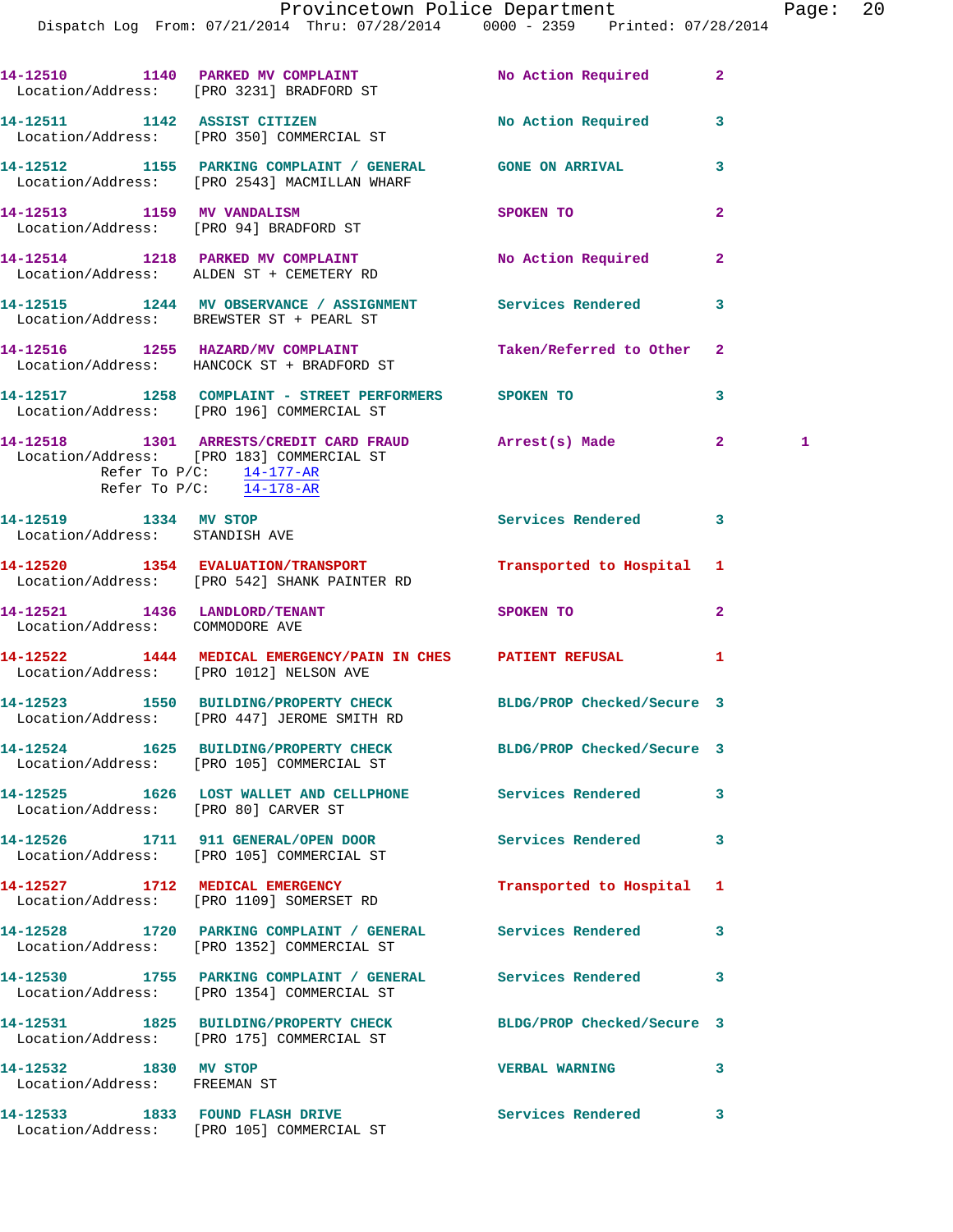**14-12534 1857 BUILDING/PROPERTY CHECK BLDG/PROP Checked/Secure 3**  Location/Address: [PRO 2206] COMMERCIAL ST **14-12535 1908 COMPLAINT No Action Required 3**  Location/Address: [PRO 208] COMMERCIAL ST **14-12536 1918 MV OBSERVANCE / ASSIGNMENT Services Rendered 3**  Location/Address: CONWELL ST **14-12537 1927 HAZARDS Could Not Locate 2**  Location/Address: [PRO 105] COMMERCIAL ST **14-12538 1927 MV DISABLED Services Rendered 2**  Location/Address: [PRO 3105] STANDISH ST **14-12539 1932 BUILDING/PROPERTY CHECK BLDG/PROP Checked/Secure 3**  Location/Address: [PRO 2] ALDEN ST **14-12540 1935 MEDICAL EMERGENCY/NOSEBLEED PATIENT REFUSAL 1**  Location/Address: [PRO 2243] COMMERCIAL ST **14-12541 2017 MEDICAL EMERGENCY Transported to Hospital 1**  Location/Address: [PRO 2227] BRADFORD ST **14-12542 2035 MV STOP VERBAL WARNING 3**  Location/Address: ROUTE 6 **14-12543 2038 COMPLAINT - STREET PERFORMERS SPOKEN TO 3**  Location/Address: [PRO 175] COMMERCIAL ST **14-12545 2054 BAR CHECK No Action Required 2**  Location/Address: [PRO 385] COMMERCIAL ST **14-12546 2058 BAR CHECK Services Rendered 2**  Location/Address: [PRO 272] COMMERCIAL ST **14-12547 2101 BAR CHECK No Action Required 2**  Location/Address: [PRO 3619] COMMERCIAL ST **14-12548 2103 BAR CHECK Services Rendered 2**  Location/Address: [PRO 3094] COMMERCIAL ST 14-12549 2106 BAR CHECK No Action Required 2 Location/Address: [PRO 253] COMMERCIAL ST **14-12550 2108 BAR CHECK No Action Required 2**  Location/Address: [PRO 3443] COMMERCIAL ST **14-12551 2118 MISSING PERSON Services Rendered 1**  Location/Address: [PRO 526] RYDER ST EXT **14-12552 2138 LARCENY UNDER SPOKEN TO 2**  Location/Address: [PRO 3670] SHANK PAINTER RD **14-12553 2156 FOLLOW UP Services Rendered 2**  Location/Address: [PRO 3670] SHANK PAINTER RD **14-12554 2319 COMPLAINT SPOKEN TO 3**  Location/Address: [PRO 2564] COMMERCIAL ST **For Date: 07/28/2014 - Monday 14-12555 0016 MV COMPLAINT Services Rendered 2** 

 Location/Address: [PRO 2483] COMMERCIAL ST **14-12556 0036 BUILDING/PROPERTY CHECK BLDG/PROP Checked/Secure 3**  Location/Address: [PRO 447] JEROME SMITH RD **14-12557 0042 BUILDING/PROPERTY CHECK Services Rendered 3**